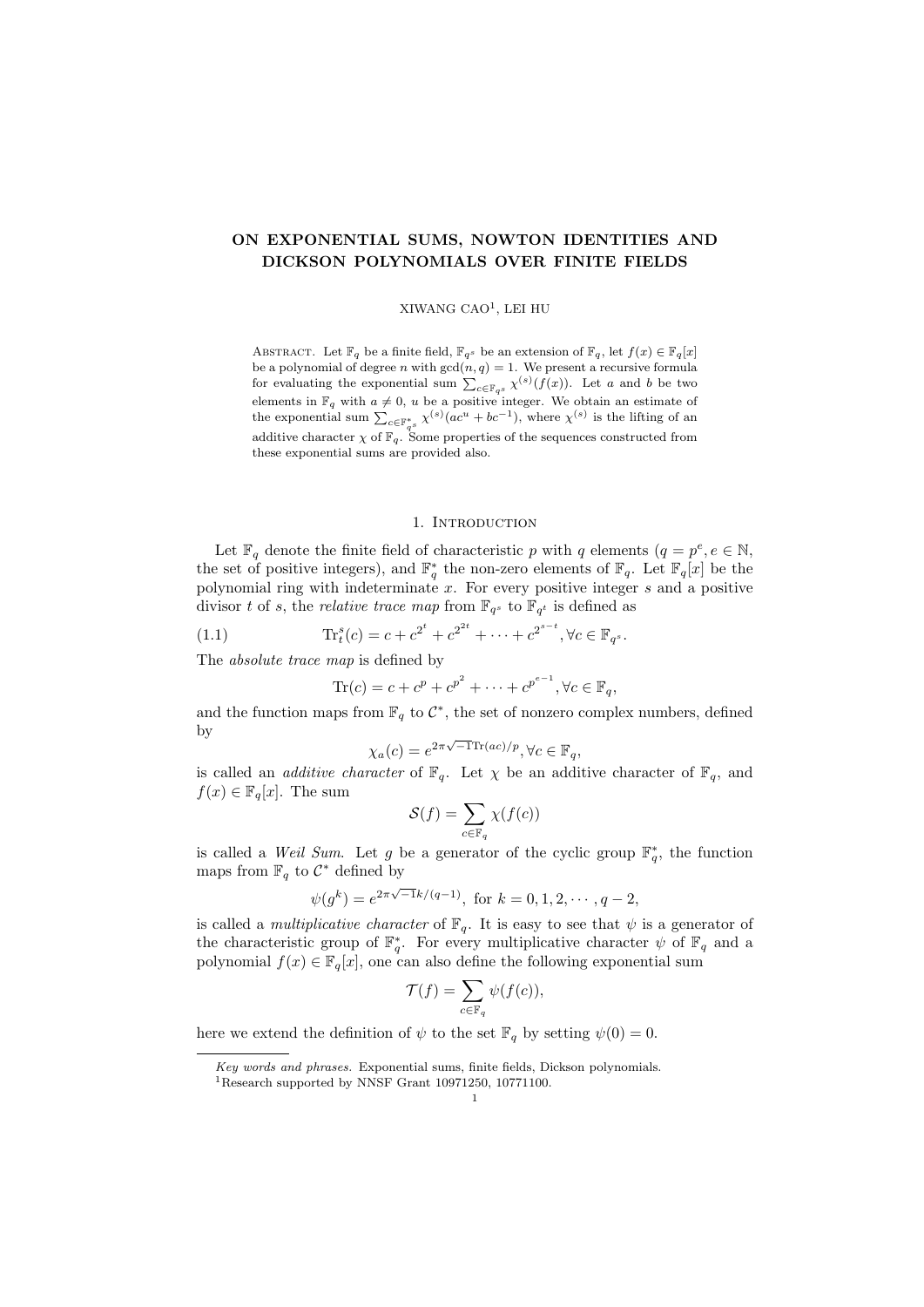The problem of explicitly evaluating these sums,  $S(f)$ ,  $T(f)$ , is quite often difficult. Results giving estimates for the absolute value of the sum are more common and such results have been regularly appearing for many years. Lidl and Niederreiter gave an overview of this area of research in the concluding remarks of Chapter 5 in [2]. See also, [1, 4, 5, 6, 7, 8, 9] for instance.

Using the technique of L-functions, one can prove the following results:

**Theorem 1.1.** [2, p. 220, Theorem 5.36] *Let*  $f(x) \in \mathbb{F}_q[x]$  *be of degree*  $n \geq 2$  *with*  $gcd(n,q) = 1$  *and let*  $\chi$  *be a nontrivial additive character of*  $\mathbb{F}_q$ *. Then there exist complex numbers*  $\omega_1, \omega_2, \cdots, \omega_{n-1}$ *, only depending on f* and  $\chi$ *, such that for any positive integer s we have*

(1.2) 
$$
\sum_{\gamma \in \mathbb{F}_{q^s}} \chi^{(s)}(f(\gamma)) = -\omega_1^s - \omega_2^s - \cdots - \omega_{n-1}^s,
$$

where  $\chi^{(s)}(x) = \chi(\text{Tr}_1^s(x))$  for all  $x \in \mathbb{F}_{q^s}$  is the lifting of  $\chi$  from  $\mathbb{F}_q$  to  $\mathbb{F}_{q^s}$ .

**Theorem 1.2.** [2, p.223, Theorem 5.39] *Let*  $\psi$  *be a multiplicative character of*  $\mathbb{F}_q$ *of order*  $m > 1$  *and*  $f \in \mathbb{F}_q[x]$  *be a monic polynomial of positive degree that is not an mth power of a polynomial. Let d be the number of distinct roots of f in its splitting field over*  $\mathbb{F}_q$  *and suppose that*  $d \geq 2$ *. Then there exist complex numbers*  $\theta_1, \theta_2, \dots, \theta_{d-1}$ , only depending on f and  $\psi$ , such that for every positive integer *s we have*

$$
\sum_{\gamma \in \mathbb{F}_{q^s}} \psi^{(s)}(f(\gamma)) = -\theta_1^s - \theta_2^s - \dots - \theta_{d-1}^s,
$$

where  $\psi^s(x) = \psi(\text{Norm}_1^s(x))$  for all  $x \in \mathbb{F}_{q^s}$  is the lifting of  $\psi$  from  $\mathbb{F}_q$  to  $\mathbb{F}_{q^s}$ , and

$$
Norm_1^s(x) = x^{1+q+q^2 + \dots + q^{s-1}}.
$$

For convenience, we make the following notations:

(1.3) 
$$
\mathcal{S}_s(f) = \sum_{\gamma \in \mathbb{F}_{q^s}} \chi^{(s)}(f(\gamma)), \mathcal{T}_s(f) = \sum_{\gamma \in \mathbb{F}_{q^s}} \psi^{(s)}(f(\gamma)).
$$

In this note, we establish some recursive formulae about  $S_s(f)$  and  $\mathcal{T}_s(f)$ . Some results abut the exponential sum  $G_u^{(s)}(a, b) = \sum_{c \in \mathbb{F}_{q^s}^*} \chi^{(s)}(ac^u + bc^{-1})$  are obtained, where *u* is a positive integer,  $a, b \in \mathbb{F}_q$ .

The organization of the rest of the paper is as follows: In Sect. 2, we introduce some preliminaries results which will be used in the sequel. In Sect. 3, we give a recursive formula and an estimate of the exponential sum  $G_u(a, b) = \sum_{c \in \mathbb{F}_q^*} \chi(ac + b)$ *bc*<sup>−1</sup>). In Sect. 4, we provide some properties of the sequences constructed from the exponential sums.

# 2. Preliminaries

In this section, we introduce the concept of Dickson polynomials, Newton's identities and a useful tool for evaluating exponential sums; that is, the *L*-functions.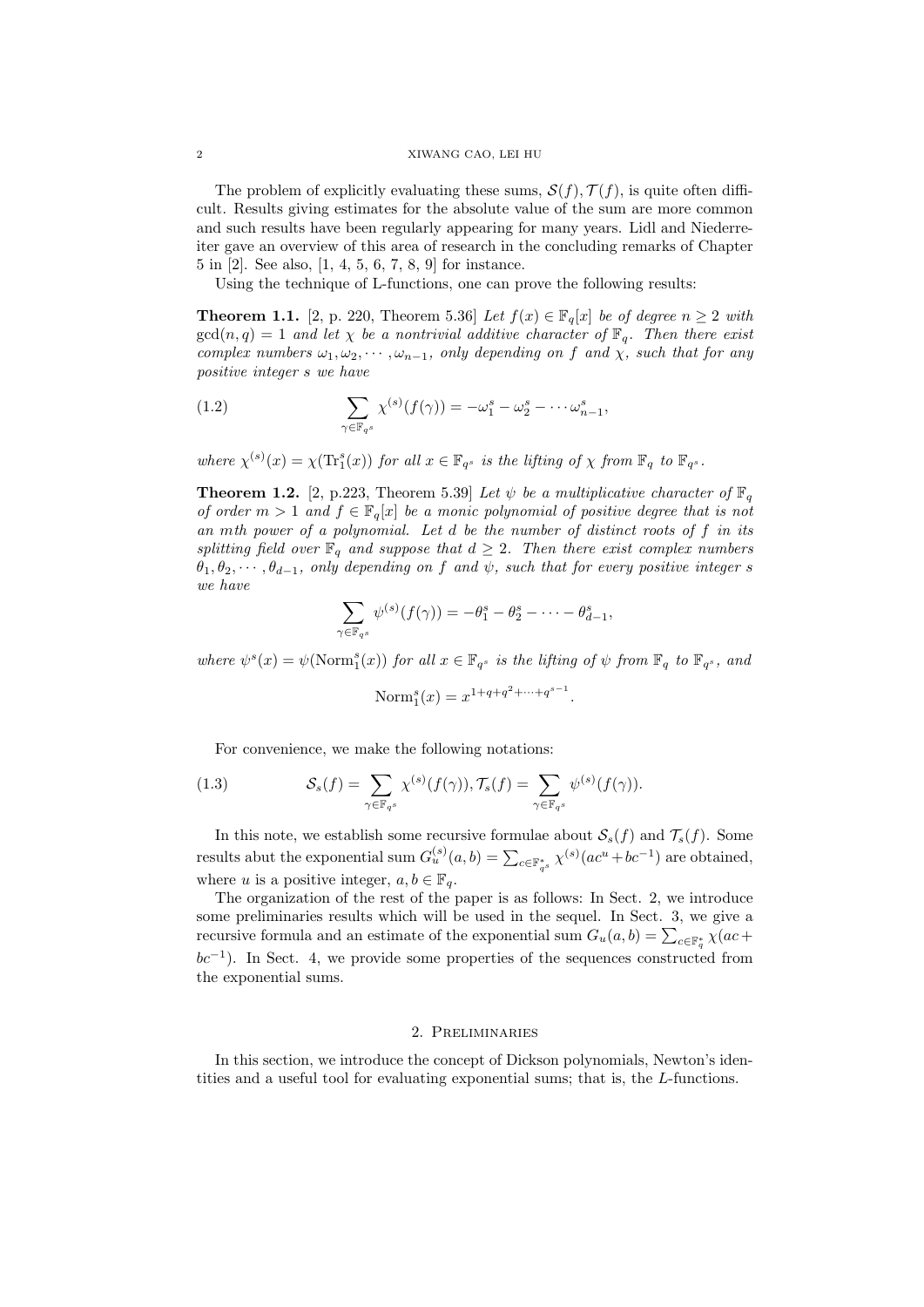2.1. **Dickson polynomials.** Before going to state our main results, we need the concept of Dickson polynomials.

Consider a polynomial

(2.1)  

$$
r(c_1, c_2, \cdots, c_k, x) = x^{k+1} - c_1 x^k + c_2 x^{k-1} + \cdots + (-1)^k c_k x + (-1)^{k+1} a \in \mathbb{F}_q[x].
$$

This polynomial has  $k + 1$  not necessarily distinct roots  $\beta_1, \dots, \beta_{k+1}$  in a suitable extension of  $\mathbb{F}_q$ . Now, let  $n \in \mathbb{N}$ , the set of positive integers, and set

$$
r_n(c_1, \dots, c_k, x) = (x - \beta_1^n) \dots (x - \beta_{k+1}^n).
$$

Define

$$
e_0(x_1, x_2, \cdots, x_{k+1}) = 1
$$
  
\n
$$
e_1(x_1, x_2, \cdots, x_{k+1}) = \sum_{i=1}^{k+1} x_i
$$
  
\n
$$
e_2(x_1, x_2, \cdots, x_{k+1}) = \sum_{1 \le i < j \le k+1}^{k+1} x_i x_j
$$
  
\n
$$
\cdots \cdots \cdots
$$
  
\n
$$
e_{k+1}(x_1, x_2, \cdots, x_{k+1}) = x_1 x_2 \cdots x_{k+1}
$$
  
\n
$$
e_m(x_1, x_2, \cdots, x_{k+1}) = 0, \text{ for } m > k+1.
$$

We know that the coefficients of  $r_n$  are elementary symmetric functions  $e_i(\beta_1^n, \dots, \beta_{k+1}^n)$ ,  $i = 1, 2, \dots, k + 1$ . Since  $e_i$  is symmetric in the indeterminates  $x_1, \dots, x_{k+1}$ , there exist integral polynomials  $D_n^{(1)}, \dots, D_n^{(k+1)}$  in  $k+1$  indeterminates such that

$$
e_i(x_1^n, \cdots, x_{k+1}^n) = D_n^{(i)}(e_1(x_1, \cdots, x_{k+1}), \cdots, e_{k+1}(x_1, \cdots, x_{k+1}))
$$

for  $1 \leq i \leq k+1$ . Since  $\beta_1, \dots, \beta_{k+1}$  are the roots of the polynomial *r* we have  $e_i(\beta_1,\dots,\beta_{k+1})=c_i$  for  $1\leq i\leq k$  and  $e_{k+1}(\beta_1,\dots,\beta_{k+1})=a$ . Thus we have

$$
D_n^{(i)}(c_1, \cdots, c_k, a) = e_i(\beta_1^n, \cdots, \beta_{k+1}^n).
$$

Therefore,

$$
r_n(c_1, \dots, c_k, x) = x^{k+1} + \sum_{1 \le i \le k} (-1)^i D_n^{(i)}(c_1, \dots, c_k, a) x^{k+1-i} + (-1)^{k+1} a^n.
$$

**Definition 2.1.** The Dickson polynomials of the first kind  $D_n^{(i)}(x_1,\cdots,x_k,a)$ , 1  $\leq$  $i \leq k$ , are given by the functional equations

$$
D_n^{(i)}(x_1, \dots, x_k, a) = e_i(u_1^n, \dots, u_{k+1}^n), 1 \le i \le k,
$$

where  $x_i = e_i(u_1, \dots, u_{k+1})$  and  $u_1 \dots u_{k+1} = a$ .

Thus, particularly, for  $i = 1$ , we have

(2.2) 
$$
D_n^{(1)}(e_1, e_2, \cdots, e_{k+1}) = u_1^n + u_2^n + \cdots + u_{k+1}^n,
$$

where  $e_j = e_j(u_1, \dots, u_{k+1}).$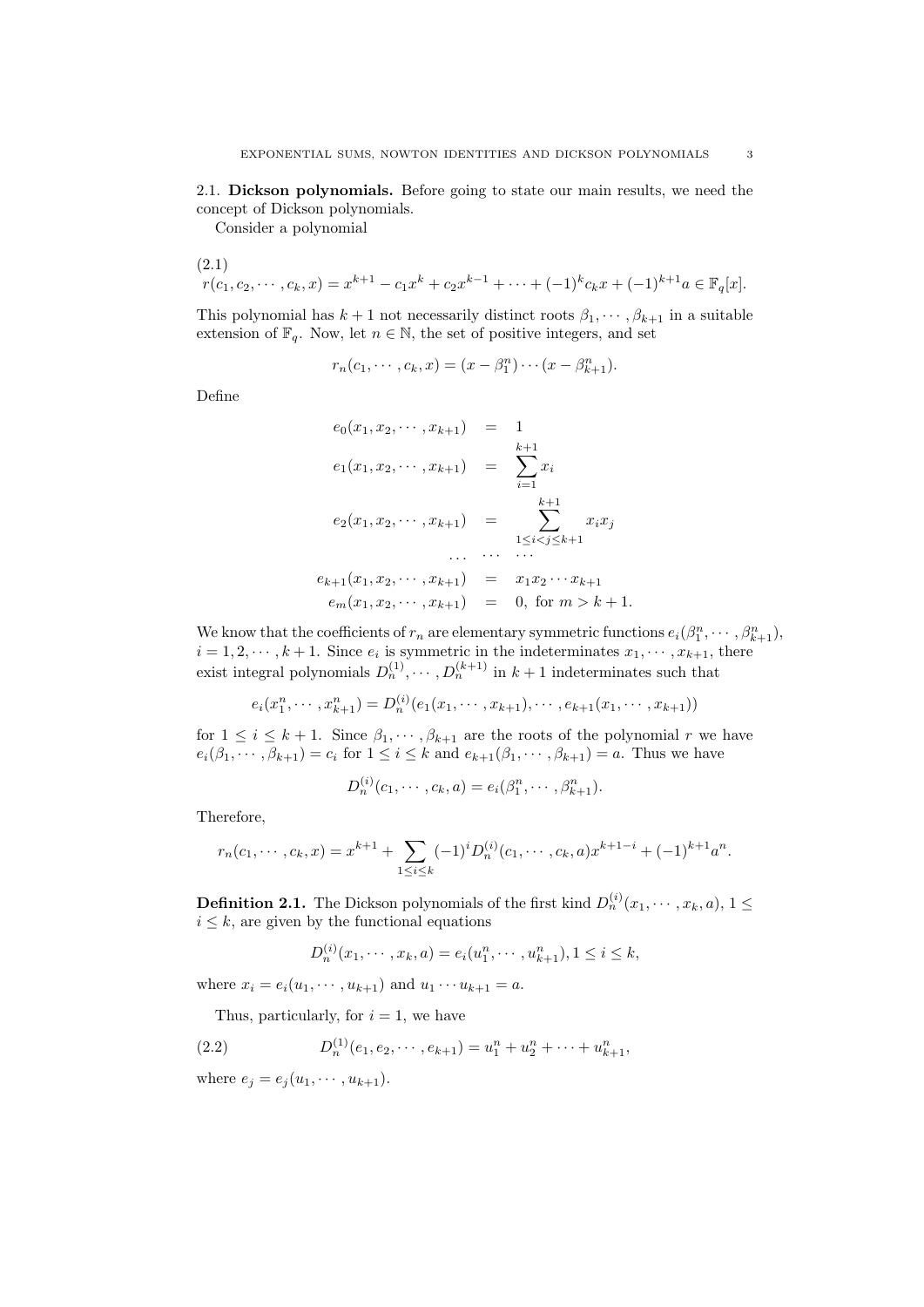Waring's formula also gives the explicit expression of  $D_n^{(1)}(x_1, \dots, x_k, a)$  as

$$
D_{n}^{(1)}(x_{1},\dots,x_{k},a)
$$
\n
$$
= \sum_{i_{1}=0}^{\lfloor \frac{n}{2} \rfloor} \cdots \sum_{i_{k}=0}^{\lfloor \frac{n}{k+1} \rfloor} \frac{n}{n-i_{1}-2i_{2}-\cdots-ki_{k}} {n-i_{1}+2i_{2}+\cdots+i_{k-1} \choose i_{1}+\cdots+i_{k-1}} \left(\begin{array}{c} i_{1}+\cdots+i_{k} \\ i_{1}+\cdots+i_{k-1} \end{array}\right) \cdots {i_{1}+i_{2} \choose i_{1}} a^{i_{k}} (-1)^{i_{1}+2i_{2}+\cdots+i_{k}} \cdots x_{1}^{n-2i_{1}-\cdots-(k+1)i_{k}} x_{2}^{i_{1}} \cdots x_{k}^{i_{k-1}},
$$

where  $|x|$  denotes the largest integer  $\leq x$ . See Lidl [3, p.19] for details.

Moreover, we have the following results.

**Lemma 2.2.** [3, p.19] The Dickson polynomials of the first kind  $D_n^{(1)}(x_1, \dots, x_k, a)$ *satisfy the generating function*

$$
\sum_{n=0}^{\infty} D_n^{(1)}(x_1, \dots, x_k, a) z^n = \frac{\sum_{i=0}^k (k+1-i)(-1)^i x_i z^i}{\sum_{i=0}^{k+1} (-1)^i x_i z^i} \text{ for } n \ge 0
$$

*and the recurrence relation*

 $(2.3)$  $\sum_{n+k+1}^{(1)} - x_1 D_{n+k}^{(1)} + \cdots + (-1)^k x_k D_{n+1}^{(1)} + (-1)^{k+1} a D_n^{(1)} = 0$ *with the k* + 1 *initial values*

$$
D_0^{(1)} = k + 1, D_j^{(1)} = \sum_{t=1}^j (-1)^{t-1} x_t D_{j-t}^{(1)} + (-1)^j (k+1-j) x_j \quad \text{for } 0 < j \le k.
$$

2.2. **Newton's identities.** Let  $x_1, \dots, x_{k+1}$  be  $k+1$  unnecessarily distinct numbers, denote for  $n \ge 1$  by  $p_n(x_1, \dots, x_{k+1})$  the *n*-th power sum:

$$
p_n(x_1, \cdots, x_{k+1}) = x_1^n + x_2^n + \cdots + x_{k+1}^n.
$$

Then Newton's identities can be stated as

(2.4) 
$$
me_m(x_1,\dots,x_{k+1})=\sum_{j=1}^m (-1)^{j-1}e_{m-j}(x_1,\dots,x_{k+1})p_j(x_1,\dots,x_{k+1})
$$

valid for all  $m \geq 1$ . See http://en.wikipedia.org/wiki/Newton's identities for details.

For convenience, we denote  $p_j(x_1, \dots, x_{k+1})$  simply by  $p_j$ , and denote  $e_j(x_1, \dots, x_{k+1})$ by  $e_i$ . By  $(2.4)$ , we know that

(2.5) 
$$
p_m = \sum_{j=1}^{m-1} (-1)^{j-1} e_j p_{m-j} + (-1)^{m-1} m e_m, m \ge 2.
$$

We note that both (2.5) and (2.3) tell the something. By (2.5) and Cramer's rule, we obtain that

(2.6) 
$$
p_m = \begin{vmatrix} e_1 & 1 & 0 & \cdots \\ 2e_2 & e_1 & 1 & 0 & \cdots \\ 3e_3 & e_2 & e_1 & \ddots \\ \vdots & \vdots & \vdots & \ddots & \vdots \\ me_m & e_{m-1} & \cdots & e_1 \end{vmatrix},
$$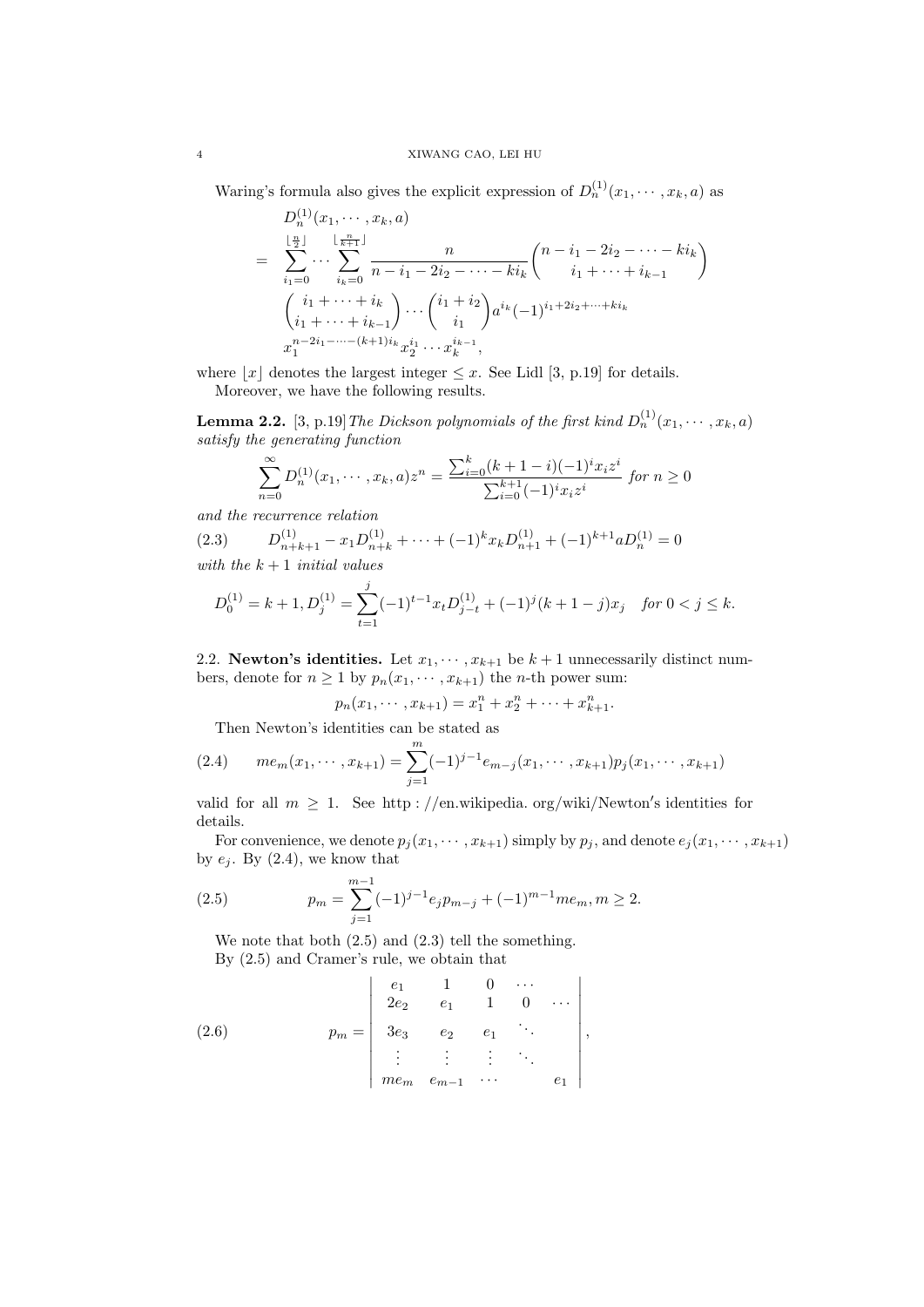and

(2.7) 
$$
e_m = \frac{1}{m!} \begin{vmatrix} p_1 & 1 & 0 & \cdots \\ p_2 & p_1 & 2 & 0 & \cdots \\ \vdots & \vdots & \ddots & \ddots & \vdots \\ p_{m-1} & p_{m-2} & \cdots & p_1 & n-1 \\ p_m & p_{m-1} & \cdots & p_2 & p_1 \end{vmatrix}.
$$

As an application of Newton's identities, we show that (2.3) is sufficient to define the Dickson polynomial of the first kind  $D_n^{(1)}$ .

**Proposition 2.3.** *If*  $D_n$  *satisfies* (2.3) with the initial values, then as a sequence, *D<sub>n</sub> is just*  $D_n^{(1)}$ *.* 

*Proof.* As a sequence,  $D_n$  has the characteristic polynomial as

$$
r(x_1, x_2, \cdots, x_k, x) = x^{k+1} - x_1 x^k + x_2 x^{k-1} + \cdots + (-1)^k x_k x + (-1)^{k+1} a.
$$

Let the roots of  $r(x_1, x_2, \dots, x_k, x) = 0$  be  $\beta_1, \dots, \beta_{k+1}$ . Then we have  $x_i =$  $e_i(\beta_1, \dots, \beta_{k+1})$ , and for every positive integer *n* 

$$
D_n^{(1)} = l_1 \beta_1^n + \dots + l_{k+1} \beta_{k+1}^n
$$

holds for some constants  $l_1, \dots, l_{k+1}$ . Now by the initial values of  $D_j^{(1)}$ , we get the following system of equations.

$$
\begin{cases} l_1+\cdots+l_{k+1}=k+1\\ \sum_{v=1}^{k+1}l_v\beta_v^j=\sum_{t=1}^j(-1)^{t-1}x_t\sum_{v=1}^{k+1}l_v\beta_v^{j-t}+(-1)^j(k+1-j)x_j\quad \text{for $0< j\leq k$.} \end{cases}
$$
 Simplifying this system, we have

$$
\begin{cases} l_1 + \dots + l_{k+1} = k+1 \\ jx_j = \sum_{t=1}^j (-1)^{t-1} x_{j-t} \sum_{v=1}^{k+1} l_v \beta_v^t \quad \text{for } 0 < j \le k. \end{cases}
$$

Comparing with (2.4), we obtain  $l_1 = \cdots = l_{k+1} = 1$  is a solution to this system. Furthermore,  $D_n$  is uniquely determined by its initial values. Thus we obtain  $l_1 = \cdots = l_{k+1} = 1$  is the unique solution to this system and  $D^{(1)} = \beta_1^n + \cdots + \beta_{k+1}^n$ . This completes the proof.

Thus we obtain an equivalent definition of Dickson polynomials of the first kind.

Now we consider the exponential sums defined in Theorem 1.1 and Theorem 1.2. Using the relations between the power sums and the elementary functions, we obtain the following recursive formulae:

**Proposition 2.4.** *(1) Let*  $f$  *and*  $S_s(f)$  *be defined as in Theorem 1.1 and (1.3). Then for every integer*  $s \geq 2$ *, we have* 

$$
S_s(f) = \sum_{j=1}^{s-1} (-1)^{j-1} e_j(\omega_1, \cdots, \omega_{n-1}) S_{s-j}(f) + (-1)^s s e_s(\omega_1, \cdots, \omega_{n-1}).
$$

(2) Let f and  $\mathcal{T}_s(f)$  be defined as in Theorem 1.2 and (1.3). Then for every integer *s ≥* 2*, we have*

$$
\mathcal{T}_s(f) = \sum_{j=1}^{s-1} (-1)^{j-1} e_j(\theta_1, \cdots, \theta_{d-1}) \mathcal{T}_{s-j}(f) + (-1)^s s e_s(\theta_1, \cdots, \theta_{d-1}).
$$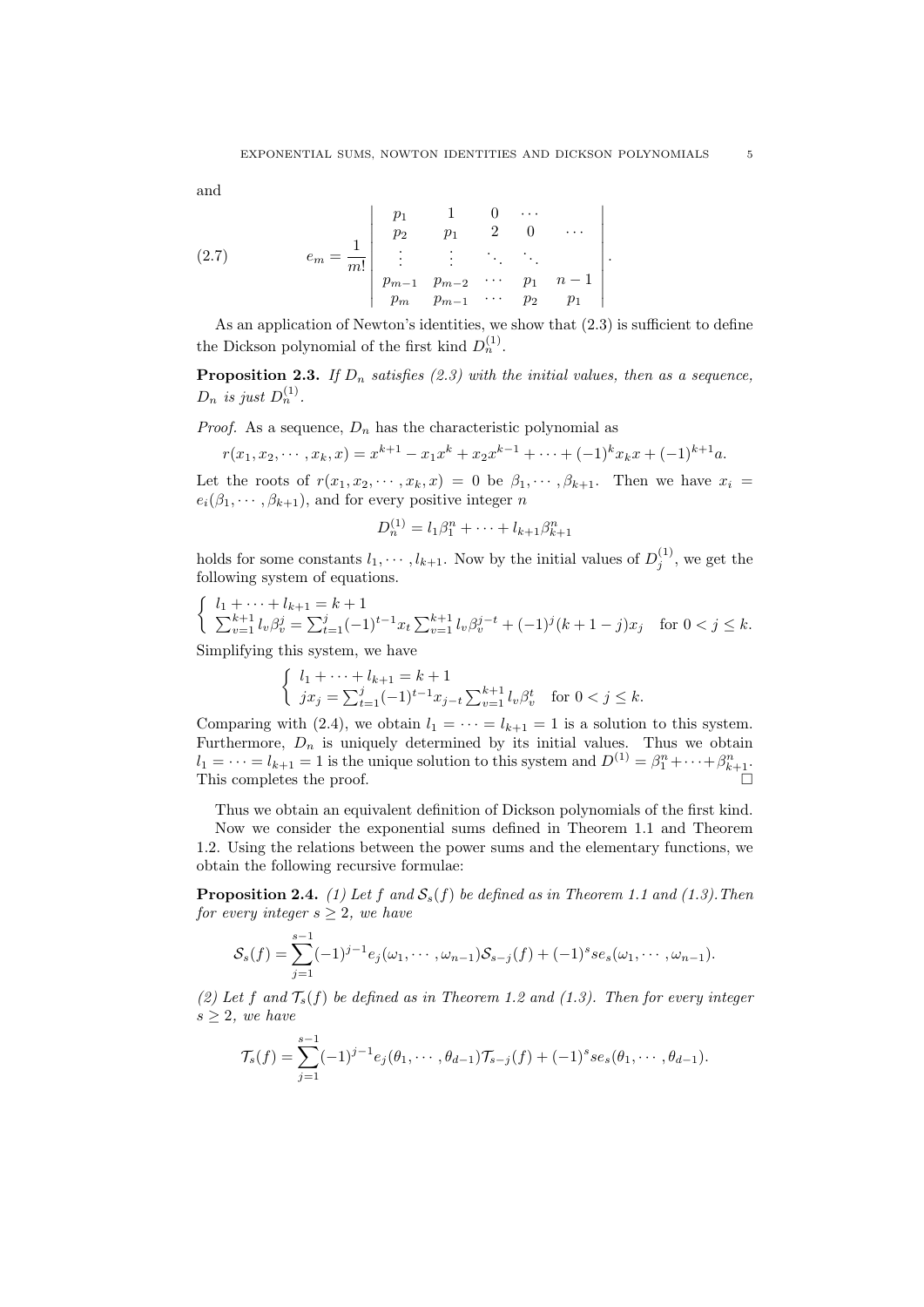2.3. **An useful tool for computing exponential sums.** In order to determine some exponential sums over finite fields, we use the idea of *L−*functions: The canonical L-function of the exponential sum  $\mathcal{S}_s(f) = \sum_{c \in \mathbb{F}_{q^s}} \chi^{(s)}(f(c))$  is defined by  $L^*(f,t) = \exp \left( \sum_{s=1}^{\infty} S_s(f) \frac{t^s}{s} \right)$  $\binom{s}{s}$ . By a famous theorem of Dwork and Grothendieck,  $L^*(f,t)$  is a rational function.

Let  $\Phi$  be the set of monic polynomials over  $\mathbb{F}_q$ , and let  $\lambda$  be a complex-valued function on  $\Phi$  which is multiplicative in the sense that

(2.8) 
$$
\lambda(gh) = \lambda(g)\lambda(h) \text{ for all } g, h \in \Phi,
$$

and which satisfies  $|\lambda(g)| \leq 1$  for all  $g \in \Phi$ , and  $\lambda(1) = 1$ . Denote by  $\Phi_k$  the subset of Φ containing the polynomials of degree *k*.

Consider the power series

(2.9) 
$$
L(z) = \sum_{k=0}^{\infty} \left( \sum_{g \in \Phi_k} \lambda(g) \right) z^k.
$$

It is easily seen that

$$
L(z) = \prod_{f \text{ irr}} (1 - \lambda(f) z^{\deg(f)})^{-1},
$$

where the product is taken over all monic irreducible polynomials  $f$  in  $\mathbb{F}_q[x]$ . Now apply logarithmic differentiation and multiply by *z* to get

(2.10) 
$$
z \frac{d \log L(z)}{dz} = \sum_{s=1}^{\infty} L_s z^s
$$

with

(2.11) 
$$
L_s = \sum_f \deg(f) \lambda(f) z^{s/\deg(f)}
$$

where the sum is extended over all monic irreducible polynomials  $f$  in  $\mathbb{F}_q[x]$  with degree dividing *s*.

Now suppose that there exists a positive integer *t* such that

(2.12) 
$$
\sum_{g \in \Phi_k} \lambda(g) = 0 \text{ for all } k > t.
$$

Then  $L(z)$  is a complex polynomial of degree  $\leq t$  with constant 1, so that we have

(2.13) 
$$
L(z) = (1 - \omega_1 z)(1 - \omega_2 z) \cdots (1 - \omega_t z)
$$

with complex numbers  $\omega_1, \omega_2, \cdots, \omega_t$ . It follows that

(2.14) 
$$
L_s = -\omega_1^s - \omega_2^s - \cdots - \omega_t^s \text{ for all } s \ge 1.
$$

## 3. A recursive formula and an estimate for a specific exponential **SUM**

Now we consider the exponential sums

(3.1) 
$$
G_u(a,b) = \sum_{c \in \mathbb{F}_q^*} \chi(ac^u + bc^{-1}), a \in \mathbb{F}_q^*, b \in \mathbb{F}_q,
$$

here  $u \geq 1$  is a positive integer.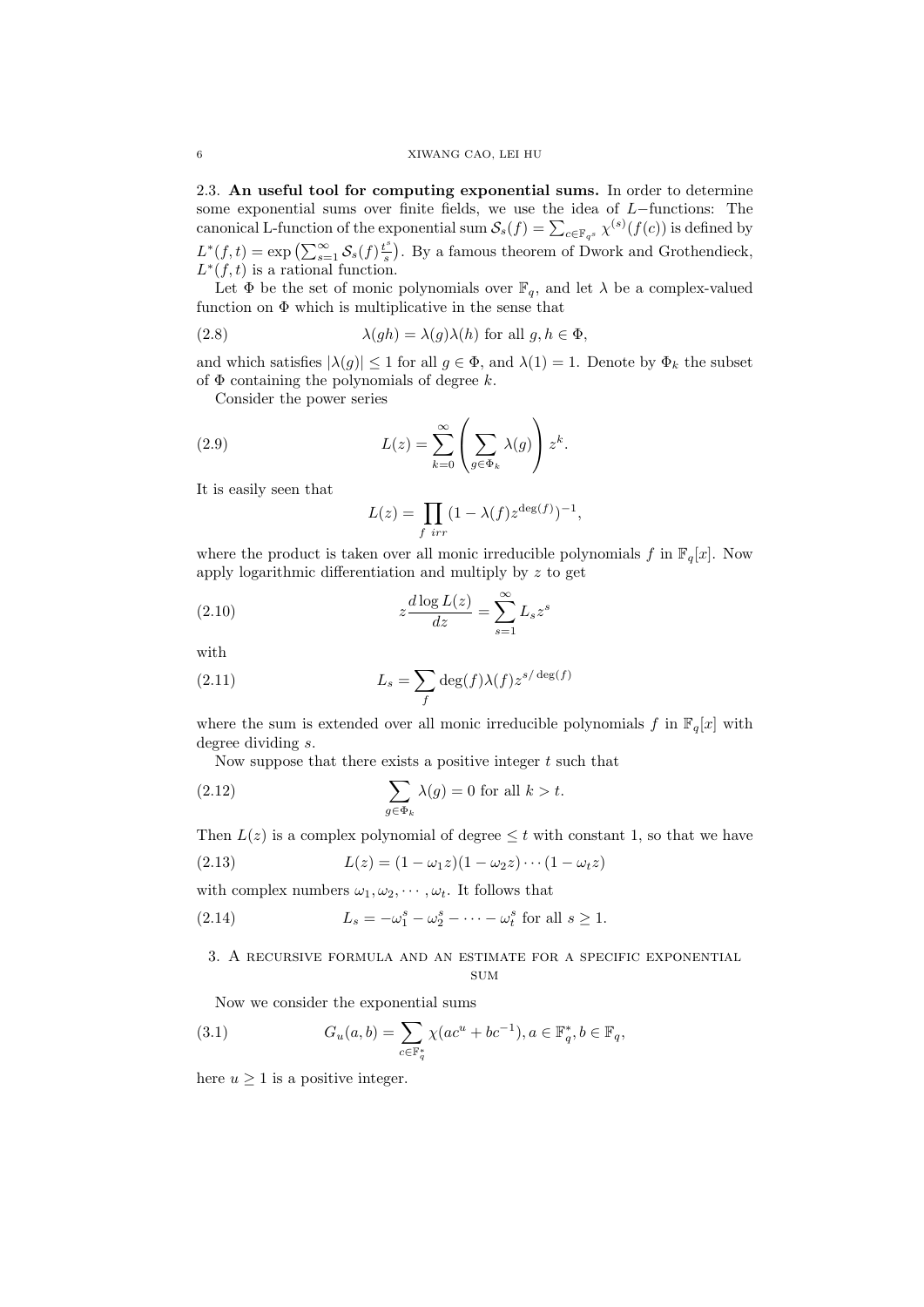If  $u = 1$ , then  $G_u(a, b)$  is the well-known Kloosterman sum. If  $u = 3$ , then  $G_u(a, b)$  is called the *inverse cubic sum*. It is easily seen that  $G_u(a, b) = G_u(ab^u, 1)$ if  $b \neq 0$ .

In what follows, we proceed to give a recursive formula and an estimate of the exponential sum  $G_u(a, b)$  by using the ideal introduced in subsection 2.3. To this end, we should define a multiplicative function  $\lambda$  from the set  $\Phi$  of all the monic polynomials in  $\mathbb{F}_q[x]$  to the set of complex numbers.

We put  $\lambda(1) = 1$  and if  $g \in \Phi_k$ ,  $k \geq 1$ , say

$$
g(x) = \sum_{j=0}^{k} (-1)^{j} c_j x^{k-j}
$$
 with  $c_0 = 1$ ,

suppose that *g* factors as

$$
g(x) = (x - \alpha_1)(x - \alpha_2) \cdots (x - \alpha_k)
$$

in its splitting field, we set

$$
\tilde{g}(x) = (x - \alpha_1^u)(x - \alpha_2^u) \cdots (x - \alpha_k^u) = \sum_{j=0}^k (-1)^j \tilde{c}_j x^{k-j}
$$
 with  $\tilde{c}_0 = 1$ .

It is easily seen that the numbers

$$
\tilde{c}_1 = \sum_{j=1}^{k} \alpha_j^u, c_{k-1} c_k^{-1} = \sum_{j=1}^{k} \alpha_j^{-1}
$$

are invariant under the Frobenius automorphism  $x \mapsto x^q$ , thus  $\tilde{c}_1, c_{k-1}c_k^{-1} \in \mathbb{F}_q$ , and we can define

$$
\lambda(g) = \chi(a\tilde{c}_1 + bc_{k-1}c_k^{-1}) \text{ if } c_k \neq 0,
$$

and  $\lambda(g) = 0$  if  $c_k = 0$ .

Now we check that  $\lambda(gh) = \lambda(g)\lambda(h)$  holds for all  $g, h \in \Phi$ . Suppose that

$$
g(x)=(x-\alpha_1)(x-\alpha_2)\cdots(x-\alpha_k), h(x)=(x-\gamma_1)(x-\gamma_2)\cdots(x-\gamma_l),
$$

and then

$$
\tilde{g}(x) = (x - \alpha_1^u)(x - \alpha_2^u) \cdots (x - \alpha_k^u) = \sum_{j=0}^k (-1)^j \tilde{c}_j x^{k-j}
$$

$$
\tilde{h}(x) = (x - \gamma_1^u)(x - \gamma_2^u) \cdots (x - \gamma_k^u) = \sum_{i=0}^l (-1)^i \tilde{d}_i x^{k-i}
$$

with

$$
\tilde{c}_1 = \sum_{j=1}^k \alpha_j^u, \tilde{d}_1 = \sum_{i=1}^l \gamma_i^u; c_{k-1} c_k^{-1} = \sum_{j=1}^k \alpha_j^{-1}, d_{l-1} d_l^{-1} = \sum_{i=1}^l \gamma_i^{-1}.
$$

Therefore, if

$$
g(x)h(x) = \sum_{m=0}^{k+l} (-1)^m E_m x^{k+l-m}, \tilde{g}(x)\tilde{h}(x) = \sum_{m=0}^{k+l} (-1)^m \tilde{E}_m x^{k+l-m},
$$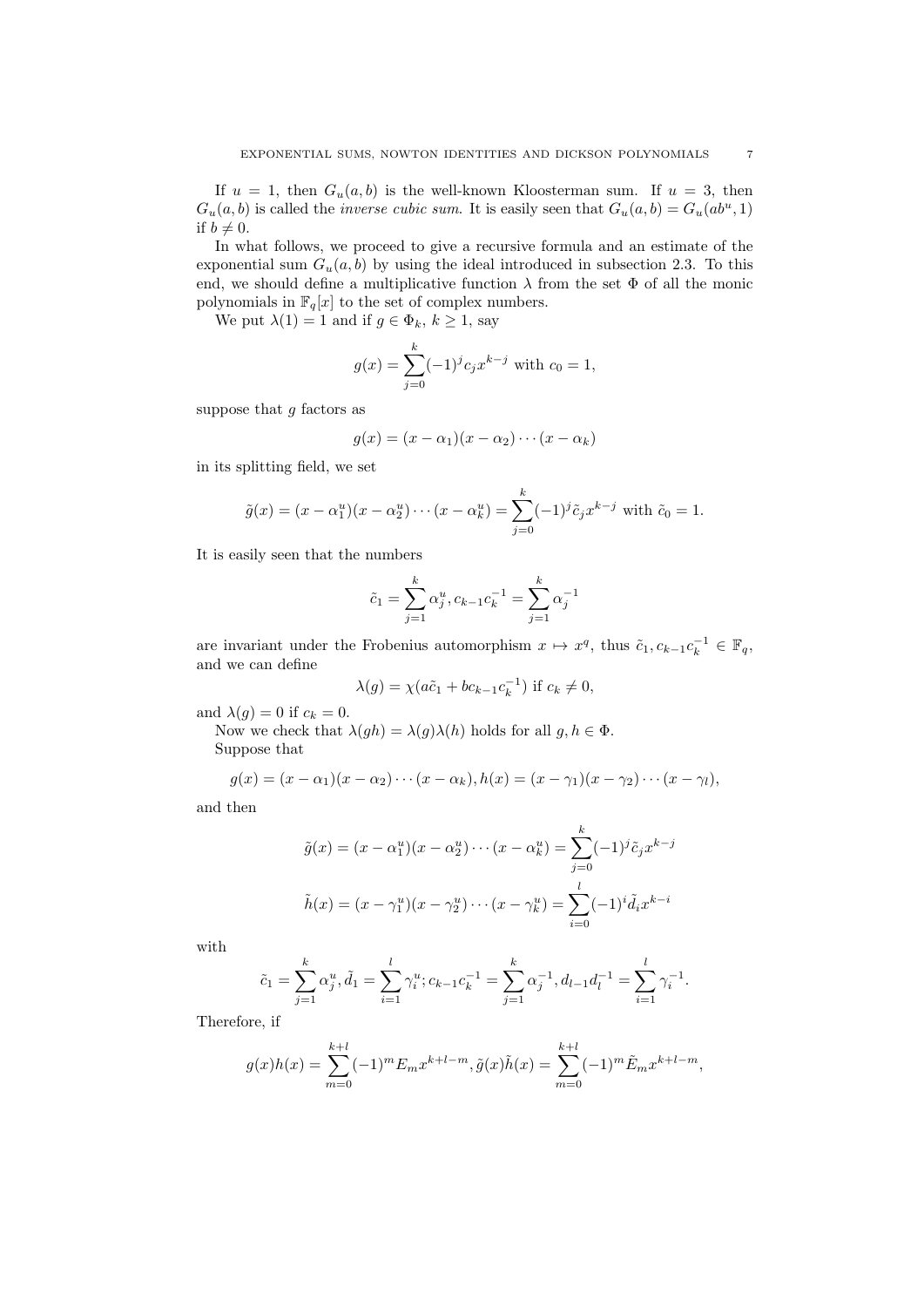we have,

$$
\tilde{E}_1 = \tilde{c}_1 + \tilde{d}_1, E_{k+l-1} E_{k+l}^{-1} = \sum_{j=1}^k \alpha_j^{-1} + \sum_{i=1}^l \gamma_i^{-1} = c_{k-1} c_k^{-1} + d_{l-1} d_l^{-1}.
$$

Thus we get that  $\lambda(gh) = \lambda(g)\lambda(h)$  holds for all  $g, h \in \Phi$ .

By Newton's identities (2.5), we have

$$
\tilde{c}_1 = \sum_{j=1}^k \alpha_j^u = p_u = \sum_{j=1}^{u-1} (-1)^j e_j p_{u-j} + (-1)^{u-1} u e_u, u \ge 2,
$$

where  $p_j = \alpha_1^j + \cdots + \alpha_k^n$  is the power sum, since  $p_j$  is a symmetric function on  $\alpha_1, \dots, \alpha_k$ , we know that  $p_j \in \mathbb{F}_q$ , and  $e_j = e_j(\alpha_1, \dots, \alpha_k) = c_j$  for  $j \leq k$  and  $e_j = 0$  for  $j > k$ . Therefore,

(3.2) 
$$
\tilde{c}_1 = \begin{cases} \sum_{j=1}^k (-1)^j c_j p_{u-j} & \text{if } k < u, \\ \sum_{j=1}^{u-1} (-1)^{j-1} c_j p_{u-j} + (-1)^{u-1} u c_u & \text{if } k \ge u. \end{cases}
$$

It is easily seen that  $\sum_{j=1}^{u-1}(-1)^{j-1}c_jp_{u-j} = \pi(c_1, \dots, c_{u-1})$  is a function on  $c_1, \dots, c_{u-1}$ . Hence, for  $k > u + 1$ , if  $gcd(u, q) = 1$ , we can write

$$
\sum_{g \in \Phi_k} \lambda(g) = \sum_{c_1, c_2, \dots, c_{k-1} \in \mathbb{F}_q} \sum_{c_k \in \mathbb{F}_q^*} \chi(a\tilde{c}_1 + bc_{k-1}c_k^{-1})
$$
\n
$$
= q^{k-u-1} \left( \sum_{c_u \in \mathbb{F}_q} \chi(a(-1)^{u-1}uc_u) \right).
$$
\n
$$
\left( \sum_{c_k \in \mathbb{F}_q^*} \sum_{c_1, \dots, c_{u-1}, c_{k-1} \in \mathbb{F}_q} \chi(a \sum_{j=1}^{u-1} (-1)^{j-1} c_j p_{u-j}) \chi(bc_k^{-1}c_{k-1}) \right)
$$
\n
$$
= 0;
$$

If  $b \neq 0$ , we can write

$$
\sum_{g \in \Phi_k} \lambda(g) = \sum_{c_1, c_2, \dots, c_{k-1} \in \mathbb{F}_q} \sum_{c_k \in \mathbb{F}_q^*} \chi(a\tilde{c}_1 + bc_{k-1}c_k^{-1})
$$
\n
$$
= q^{k-u-1} \sum_{c_k \in \mathbb{F}_q^*} \sum_{c_1, \dots, c_u \in \mathbb{F}_q} \chi\left(a \sum_{j=1}^{u-1} (-1)^{j-1} c_j p_{u-j} + (-1)^{u-1} u c_u\right)
$$
\n
$$
\left(\sum_{c_{k-1} \in \mathbb{F}_q} \chi(bc_k^{-1}c_{k-1})\right)
$$
\n
$$
= 0;
$$

We note that the aim of presupposition  $k > u + 1$  is to separate  $c_u$  and  $c_{k-1}$  such that  $c<sub>u</sub>$  and  $c<sub>k-1</sub>$  are free in the above summation.

Therefore  $(2.12)$  holds with  $t = u + 1$ . From  $(2.13)$  we obtain

$$
L(z) = (1 - \omega_1 z)(1 - \omega_2 z) \cdots (1 - \omega_{u+1} z)
$$

for some complex numbers  $\omega_1, \cdots, \omega_{n+1}$ .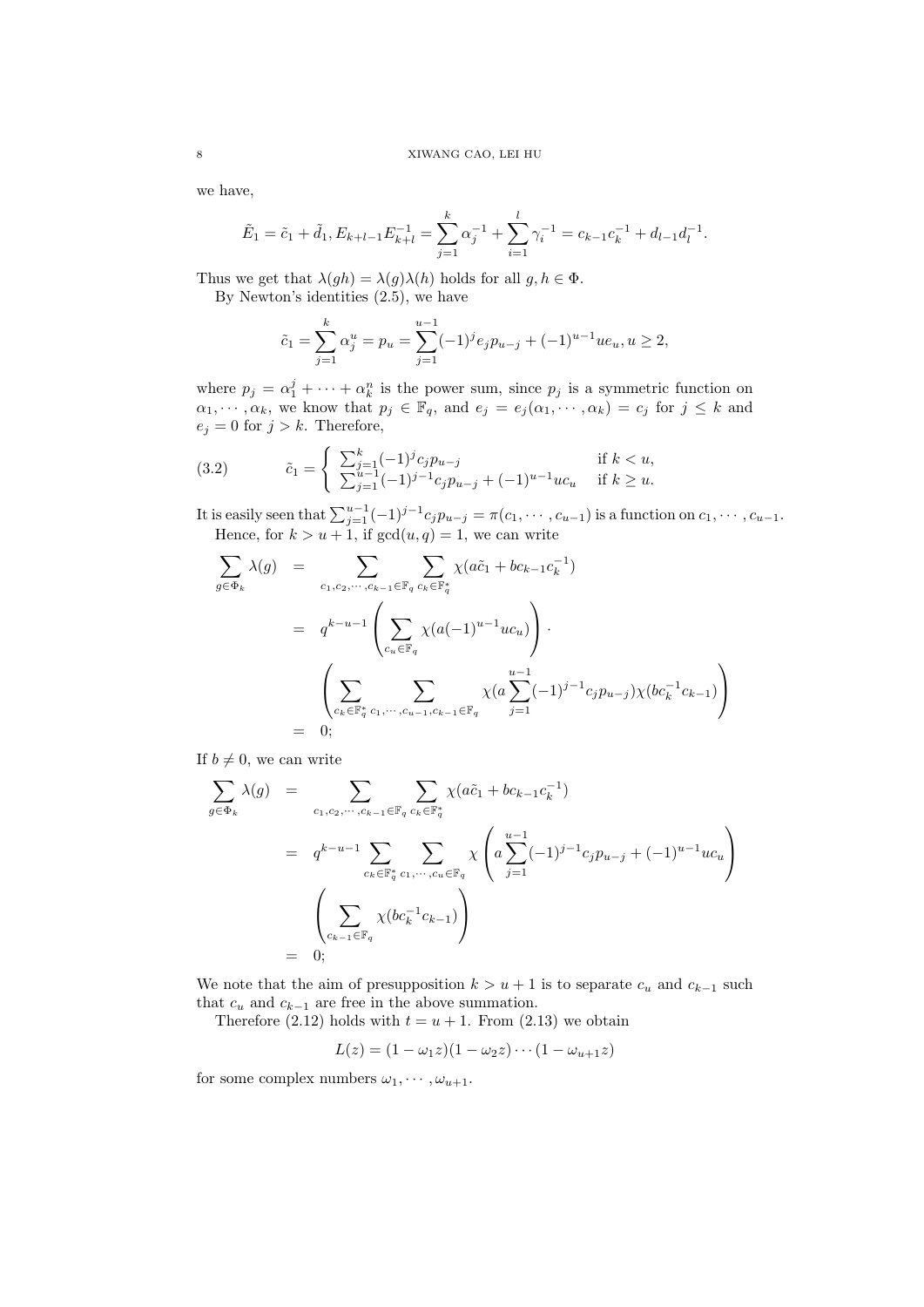Now we calculate  $L<sub>s</sub>$  from (2.11). Let  $g$  be a monic irreducible polynomial in  $\mathbb{F}_q[x]$  whose degree divides *s*, and let  $\gamma \in E = \mathbb{F}_{q^s}$  be a root of *g*. Then  $g^{s/\text{deg}(g)}$  is the characteristic polynomial of  $\gamma$  over  $\mathbb{F}_q$ ; that is,

$$
g(x)^{s/\deg(g)} = (x-\gamma)(x-\gamma^q)\cdots(x-\gamma^{q^{s-1}}) = x^s - c_1 x^{s-1} + \cdots + (-1)^{s-1} c_{s-1} x + (-1)^s c_s,
$$
  
say. Then  $c_1 = \text{Tr}_{E/\mathbb{F}_q}(\gamma)$ ,  $c_s = \gamma \gamma^q \cdots \gamma^{q^{s-1}}$ , and

$$
c_{s-1}c_s^{-1} = \gamma^{-1} + \gamma^{-q} + \dots + \gamma^{-q^{s-1}} = \text{Tr}_{E/\mathbb{F}_q}(\gamma^{-1}).
$$

Thus we have

$$
\lambda\left(g(x)^{s/\deg(g)}\right) = \chi\left(a(\gamma^u + \gamma^{uq} + \dots + \gamma^{uq^{s-1}}) + b(c_{s-1}c_s^{-1})\right)
$$
  
=  $\chi\left(a\text{Tr}_{E/\mathbb{F}_q}(\gamma^u) + b\text{Tr}_{E/\mathbb{F}_q}(\gamma^{-1})\right)$   
=  $\chi^{(s)}(a\gamma^u + b\gamma^{-1}),$ 

and so

$$
L_s = \sum_g * \deg(g) \lambda(g^{s/\deg(g)}) = \sum_g * \sum_{\gamma \in E, g(\gamma) = 0} \chi^{(s)}(a\gamma^u + b\gamma^{-1}),
$$

where <sup>\*</sup> means the summation is extend to all monic irreducible polynomial  $g(x) \in$  $\mathbb{F}_{q}[x]$  with  $q(x) = x$  is excluded. If q runs through the range of summation above, then  $\gamma$  runs exactly through all elements of  $E^*$ . Thus

$$
L_s = \sum_{\gamma \in E^*} \chi^{(s)} (a \gamma^u + b \gamma^{-1}).
$$

Therefore, we have proved the following:

**Theorem 3.1.** Let  $\mathbb{F}_q$  be a finite field and *u* be a positive integer. Let *s* be any *positive integer, and*  $\chi^{(s)}$  *be the lifting of the additive character*  $\chi$  *of*  $\mathbb{F}_q$ *. For any two elements*  $a, b \in \mathbb{F}_q$  *with*  $a \neq 0$ *, define* 

(3.3) 
$$
G_u^{(s)}(a,b) = \sum_{c \in \mathbb{F}_{q^s}^*} \chi^{(s)}(ac^u + bc^{-1}).
$$

*Then, if either*  $gcd(u, q) = 1$  *or*  $b \neq 0$ *, there exist complex numbers*  $\omega_1, \omega_2, \cdots, \omega_{u+1}$ *, only depending on u, a, b and χ, such that for any positive integer s we have*

(3.4) 
$$
G_u^{(s)}(a,b) = -\omega_1^s - \omega_2^s - \cdots - \omega_{u+1}^s.
$$

Moreover, for the complex numbers  $\omega_1, \dots, \omega_{u+1}$ , we have the following:

**Theorem 3.2.** Let *u* be a positive integer with  $gcd(u, q) = gcd(u + 1, q) = 1$  and  $ab \neq 0$ . Then the complex numbers  $\omega_1, \dots, \omega_{n+1}$  in Theorem 3.1 are all of absolute *≤ <sup>√</sup>q.*

Thus we have the following:

**Corollary 3.3.** Let *u* be a positive integer with  $gcd(u, q) = gcd(u + 1, q) = 1$  and  $ab \neq 0$ , and let the exponential sum  $G_u^{(s)}(a, b)$  be defined as in Theorem 3.1. Then *we have*

$$
|G_u^{(s)}(a,b)| \le (u+1)\sqrt{q} \text{ for all } s = 1, 2, \cdots.
$$

For the proof of Theorem 3.2, we need the following lemma: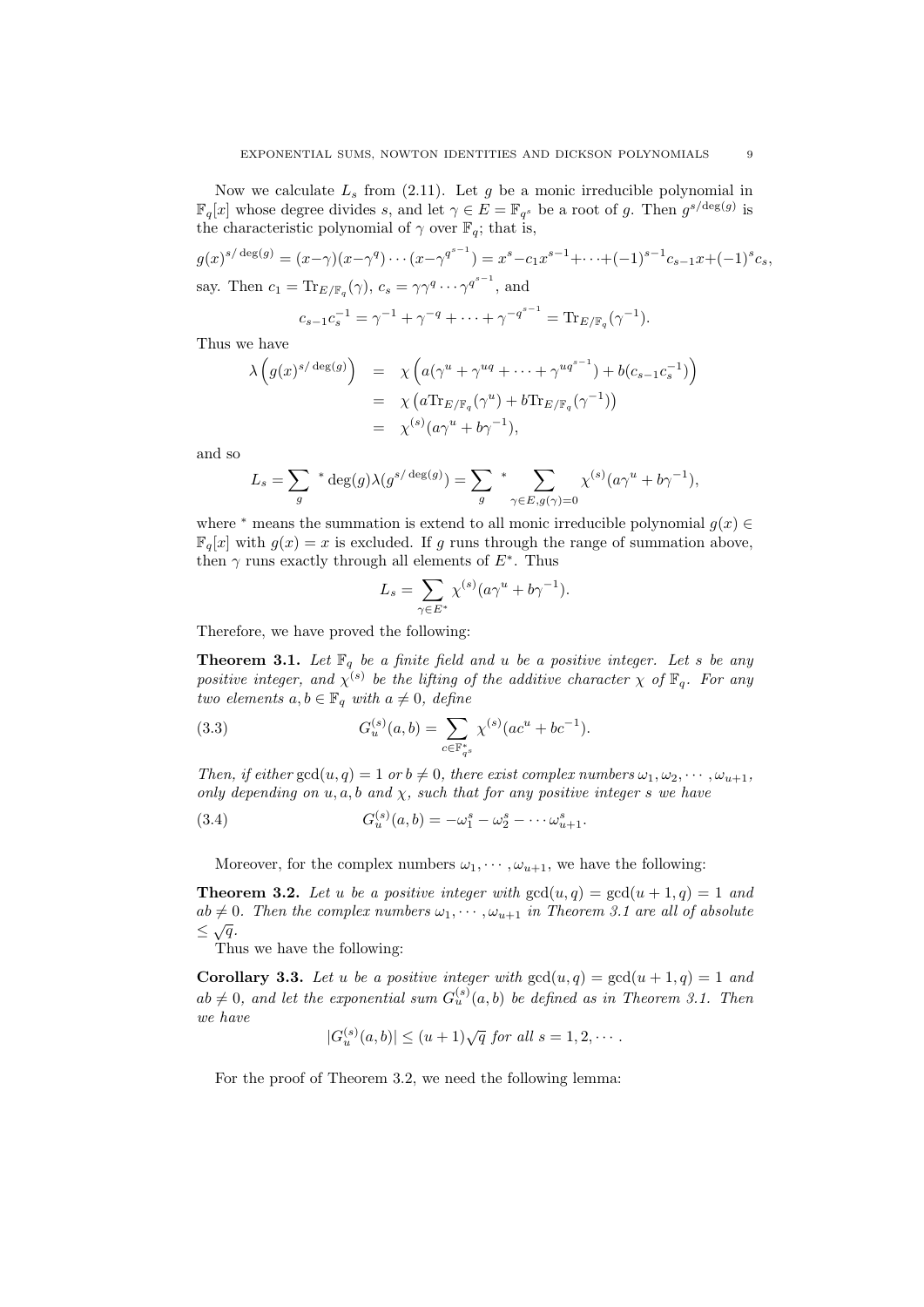**Lemma 3.4.** [2, Lemma 6.55, p.310] *Let*  $\omega_1, \dots, \omega_n$  *be complex numbers, and let*  $B > 0, C > 0$  *be constants such that* 

(3.5) 
$$
|\omega_1^s + \cdots + \omega_n^s| \leq CB^s \text{ for } s = 1, 2, \cdots.
$$

*Then*  $|\omega_j| \leq B$  *for*  $j = 1, 2, \dots, n$ .

Now we give the proof of Theorem 3.2.

*Proof.* For any  $a, b \in \mathbb{F}_q$  with  $a \neq 0$ , we write

$$
\sum_{c \in E^*} \chi^{(s)}(ac^u + bc^{-1}) = \sum_{c \in E^*} \chi\left(\text{Tr}_{E/\mathbb{F}_q}(ac^u + bc^{-1})\right) = \sum_{v \in \mathbb{F}_q} N(v)\chi(v),
$$

where

$$
N(v) = |\{c \in E^* | \text{Tr}_{E/\mathbb{F}_q}(ac^u + bc^{-1}) = v\}|.
$$

If  $\beta_0$  is a fixed element in *E* with  $\text{Tr}_{E/\mathbb{F}_q}(\beta_0) = v$ , then by Hilbert's Theorem 90, we know that  $\text{Tr}_{E/\mathbb{F}_q}(ac^u + bc^{-1}) = v$  if and only if  $ac^u + bc^{-1} = \beta^q - \beta + \beta_0$  for some  $\beta \in E$ , (see [2, Theorem 2.25]), or equivalently,  $ac^{u+1} - (\beta^q - \beta + \beta_0)c + b = 0$ . Let *N* be the number of solutions of

(3.6) 
$$
f(x,y) = ay^{u+1} - (x^q - x + \beta_0)y + b = 0
$$

in  $E^2$ .

We proceed to show that  $f(x, y)$  is absolutely irreducible over  $\mathbb{F}_{q^s}$ . We note that a polynomial is called *absolute irreducible* over a field *L* means that this polynomial is irreducible over every extension field of *L*.

If there is an extension field *K* of  $\mathbb{F}_{q^s}$  such that  $f(x, y)$  is reducible in  $K[x, y]$ . Let

$$
\Omega = \{g(x, y) | g(x, y) \text{ is an irreducible factor of } f(x, y) \text{ in } K[x, y] \}.
$$

We define the action of the additive group of  $\mathbb{F}_q$  on  $\Omega$  as follows. If  $f_1(x, y) =$  $a_0(y) + a_1(y)x + \cdots + a_t(y)x^t \in \Omega$ , for every element  $\xi \in \mathbb{F}_q$ , define the action of  $\xi$ on  $f_1(x, y)$  by  $\sigma_{\xi}: x \mapsto x + \xi, y \mapsto y$ . It is clear that this is a group action, so either Case (1)  $f_1(x, y)$  is invariant under the action of every  $\sigma_{\xi}, \xi \in \mathbb{F}_q$ , or

Case (2) there are some orbits, each of the form  $f_{t_1}(x, y), \cdots, f_{t_i}(x, y)$  such that the union of these orbits is invariant under the action of every  $\sigma_{\xi}, \xi \in \mathbb{F}_q$ . In the second case, we see that the product of the polynomials in the union of the orbits is invariant under the action of all the elements of  $\mathbb{F}_q$ .

Thus, both in case (1) and case (2), we always have a factor of  $f(x, y)$ , say  $f_1(x, y)$ , which is invariant under the action of  $\mathbb{F}_q$ .

We denote by  $\partial_x(f_1(x, y))$  the highest degree of *x* among all monomials in  $f_1(x, y)$ , then all the polynomials in an orbit have the same  $\partial_x$ , and the same *∂y*.

We proceed to prove that  $\partial_x(f_1(x,y)) = q$ .

Since  $f_1(x, y)$  is invariant under the action of  $\sigma_{\xi}, \xi \in \mathbb{F}_q$ , considered as a polynomial in indeterminate *z*, the following polynomial

$$
T(z) = f_1(x_0 + z, y_0) - f_1(x_0, y_0)
$$

has at least *q* roots, namely, all the elements in  $\mathbb{F}_q$ , where  $x_0, y_0$  are prescribed two elements arbitrarily. Thus  $T(z)$  is divisible by  $\prod_{\xi \in \mathbb{F}_q} (z - \xi) = z^q - z$ . In other words,

 $T(z) = f_1(x_0 + z, y_0) - f_1(x_0, y_0) = (z^q - z)q(z)$  for a  $q(z) \in K[z]$ .

Comparing the degrees of both sides yields that  $\partial_z(q(z)) = 0$ .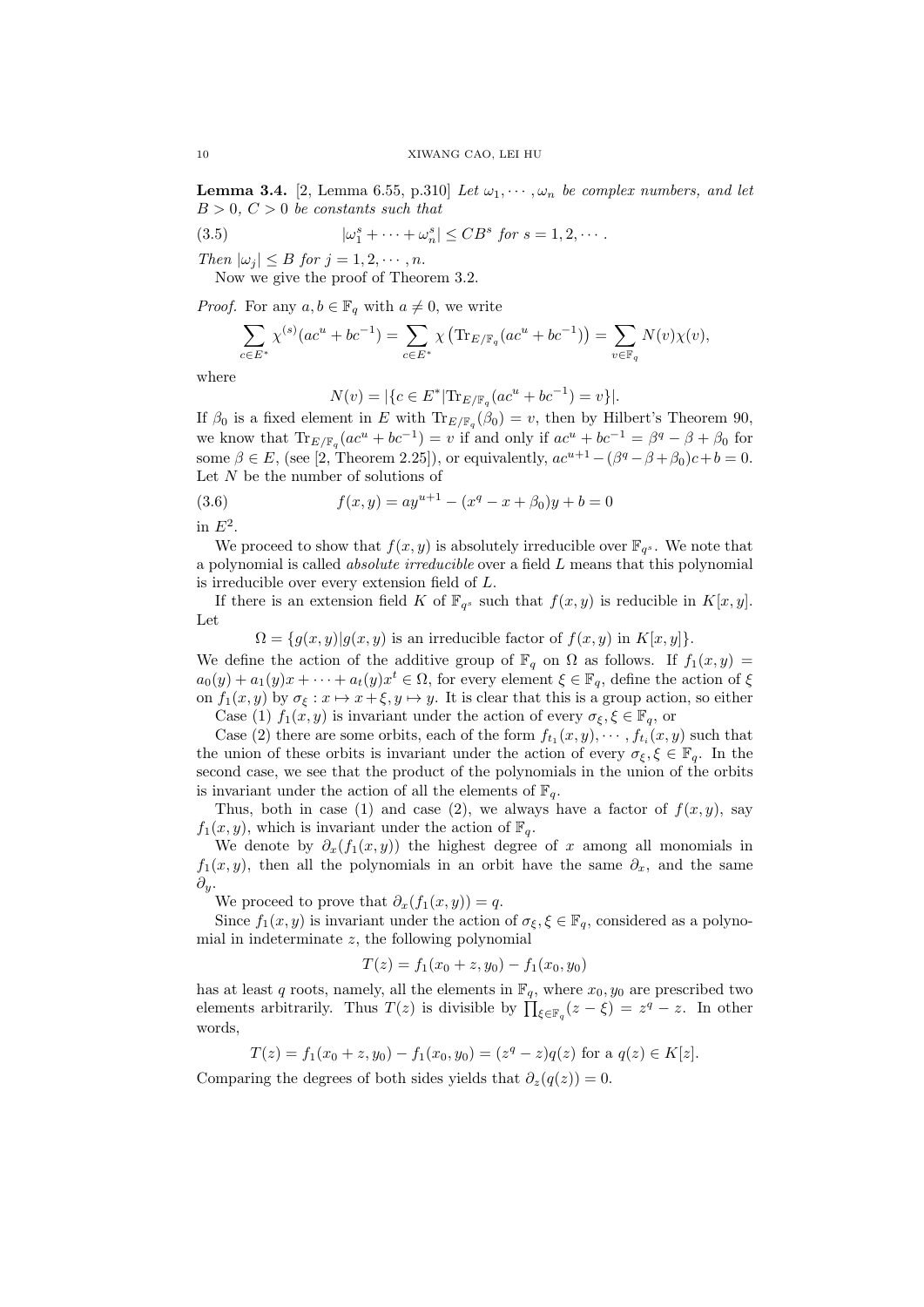Hence  $f_1(x, y)$  should have the form  $g_1(y) + (x^q - x)g_2(y)$  for some polynomials  $g_1(y), g_2(y)$ . Suppose that  $f(x, y)$  factors as  $f(x, y) = f_1(x, y)f_2(y)$  with  $deg(f_2(y)) \geq 1$ . Then we have

$$
f(x,y) = ay^{u+1} - (x^q - x + \beta_0)y + b = (g_1(y) + (x^q - x)g_2(y))f_2(y),
$$

which yields that  $g_2(y)$  is a constant and  $\deg(f_2(y)) = 1$ . Suppose that  $g_2(y) = 1$  $\alpha_0, f_2(y) = \epsilon_0 + \epsilon_1 y$ , then

$$
ay^{u+1} - (x^q - x + \beta_0)y + b = g_1(y)(\epsilon_0 + \epsilon_1y) + (x^q - x)\alpha_0(\epsilon_0 + \epsilon_1y)
$$

which implies that  $\epsilon_0 = 0$  and thus  $b = 0$ . Contrary to the fact that  $b \neq 0$ .

It follows that  $f(x, y)$  can not have a proper factor which is invariant under the action of  $\mathbb{F}_q$ . Therefore,  $f(x, y)$  can not factor as  $f_1(x, y)g(y)$  for a  $g(y) \in K[y]$ with deg( $g(y)$ )  $\geq$  1. By the same reason,  $f(x, y)$  can not factor as  $f_1(x, y)g(x)$  for a *g*(*x*)  $\in$  *K*[*x*] with deg(*g*(*x*)) ≥ 1, for if it does, it is obvious that  $\partial_y(\sigma_{\xi}(f_1(x,y)))$  =  $\partial_y(f_1(x,y))$ , then  $f_1(x,y)$  is a proper factor of  $f(x,y)$  which is invariant under the action of  $\mathbb{F}_q$ .

Therefore, we know that the group action  $(\mathbb{F}_q, \Omega)$  has just one orbit, since the product of polynomials in an orbit is invariant under the action of  $\mathbb{F}_q$ . Thus we know that the group action ( $\mathbb{F}_q$ ,  $\Omega$ ) is transitive and  $|\Omega|$  divides q. Thus for every  $f_1(x,y), f_2(x,y) \in \Omega$ , we have  $\partial_x(f_1(x,y)) = \partial_x(f_2(x,y)) = d_x, \ \partial_y(f_1(x,y)) = d_y$  $\partial_y(f_1(x,y)) = d_y$ . So that  $u + 1 = d_y|\Omega|$  and  $q = d_x|\Omega|$ . By the assumption that  $gcd(u + 1, q) = 1$ , we get at last that  $|\Omega| = 1$  and  $f(x, y)$  is irreducible in  $K[x, y]$ . This contradiction mean that  $f(x, y)$  is absolutely irreducible.

Now, by a famous result of Weil<sup>1</sup>, see Weil  $[8, 9]$ , we have,

(3.7) 
$$
|N - q^s| \le Cq^{s/2} \text{ for some constant } C,
$$

where the constant *C* is independent on *s*.

On the other hand, for each fixed  $y \in E$  satisfies (3.6), there are q choices of x, namely by adding any element of  $\mathbb{F}_q$ , thus we have

$$
(3.8)\t\t N = qN(v)
$$

From  $(3.7),(3.8)$ , it follows that

$$
|N(v) - q^{s-1}| \le Cq^{s/2 - 1}.
$$

Denote by  $R(v)$  the number  $N(v) - q^{s-1}$ , then  $|R(v)| \leq Cq^{s/2-1}$ , hence

$$
|G_u^{(s)}(a,b)| = |-\omega_1^s - \cdots - \omega_{u+1}^s|
$$
  

$$
= \left| \sum_{c \in E^*} \chi^{(s)}(ac^u + bc^{-1}) \right| = \left| \sum_{v \in \mathbb{F}_q} N(v)\chi(v) \right|
$$
  

$$
= \left| \sum_{v \in \mathbb{F}_q} (q^{s-1} + R(v))\chi(v) \right| = \left| \sum_{v \in \mathbb{F}_q} R(v)\chi(v) \right|
$$
  

$$
\leq Cq^{s/2}.
$$

The desired result then follows with Lemma 3.4. This completes the proof.  $\Box$ 

<sup>&</sup>lt;sup>1</sup>It says that if a polynomial  $f(x, y) \in \mathbb{F}_q[x]$  is absolutely irreducible, then there exists a constant *C* such that the number *N* of the solutions of the equation  $f(x, y) = 0$  satisfies  $|N - q| \leq$ *C √q*.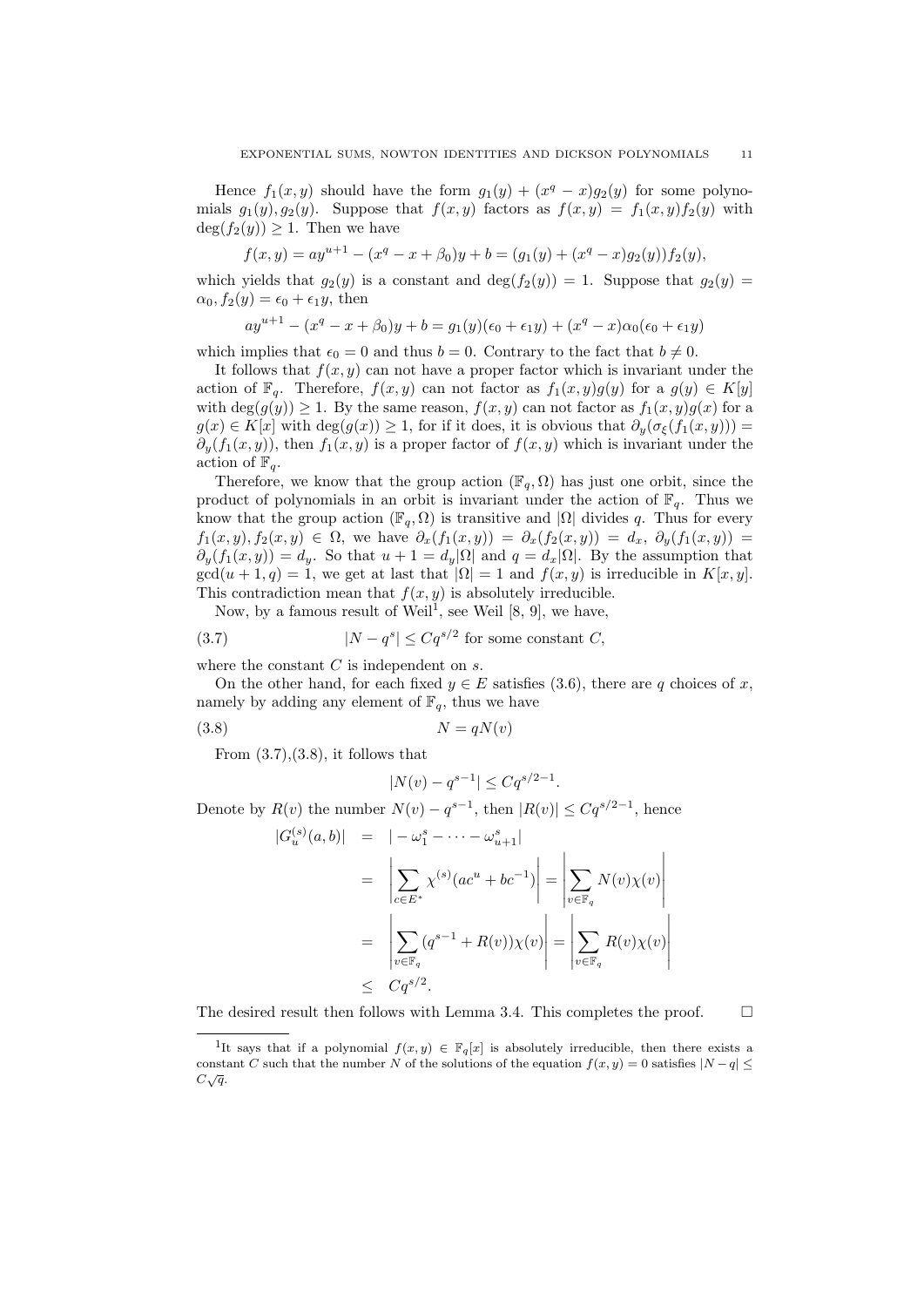Denote  $G_u^{(s)}(a, b)$  by  $G^{(s)}$ , then by Newton's identities, or by Dickson polynomials, we have the following:

**Corollary 3.5.** *Let*  $G^{(s)}$  *and the numbers*  $\omega_1, \dots, \omega_{u+1}$  *be defined as above. Then* 

$$
G^{(s)} = \sum_{j=1}^{s-1} (-1)^{j-1} e_j(\omega_1, \cdots, \omega_{u+1}) G^{(s-j)} + (-1)^s e_s(\omega_1, \cdots, \omega_{u+1})
$$
 for all  $s \ge 2$ .

Because  $e_s(\omega_1, \dots, \omega_{u+1}) = 0$  whenever  $s > u+1$ . In order to setting the recursive formulae to work, we only need to know the  $u+1$  initial values  $G^{(1)}, \cdots, G^{(u+1)}$ , since we can find the elementary functions values  $e_1, \dots, e_{u+1}$  by (2.7) under the presupposition that the characteristic of the finite field is bigger than  $u + 1$ . On the other hand, if we can find the values of  $\sum_{g \in \Phi_1} \lambda(g), \cdots, \sum_{g \in \Phi_{u+1}} \lambda(g)$ , we can also determine the recursive formula without any restriction on the characteristic of the finite field. For example, when  $u = 1$ , by Theorem 1.1, we obtain the following well-known results about the Kloosterman sums.

**Corollary 3.6.** *Let*  $a, b$  *be two elements in a finite field*  $\mathbb{F}_q$ *. Then there are two complex numbers*  $\omega_1, \omega_2$ *, depending on ab and*  $\chi$ *, such that for every positive integer s, we have*

(3.9) 
$$
k(\chi^{(s)}, a, b) = \sum_{c \in \mathbb{F}_{q^s}^*} \chi^{(s)}(ac + bc^{-1}) = -\omega_1^s - \omega_2^s.
$$

*Moreover, we have*  $|\omega_1| = |\omega_2| = \sqrt{q}$ .

*Proof.* It is easily seen that  $k(\chi^{(s)}, a, b) = k(\chi^{(s)}, 1, ab) = k(\chi^{(s)}, ab, 1)$ , and by Theorem 3.1, there are two complex numbers  $\omega_1, \omega_2$ , depending on *ab* and *χ*, such that  $k(\chi^{(s)}, a, b) = -\omega_1^s - \omega_2^s$ . Furthermore, we know that the corresponding function  $L(z)$  is

$$
L(z) = 1 + \left(\sum_{g \in \Phi_1} \lambda(g)\right) z + \left(\sum_{g \in \Phi_2} \lambda(g)\right) z^2.
$$

Now, it is easy to see that  $\sum_{g \in \Phi_1} \lambda(g) = k(\chi, a, b)$  and  $\sum_{g \in \Phi_2} \lambda(g) = q$ , see [2, p.227] for details. Thus we obtain that  $\omega_1 + \omega_2 = k(\chi, a, b), \omega_1 \omega_2 = q$ . Here we note that  $k(\chi, a, b)$  is always a real number. Therefore by Theorem 3.2, we know that  $|\omega_1| = |\omega_2| = \sqrt{q}$ . that  $|\omega_1| = |\omega_2| = \sqrt{q}$ .

Since  $\omega_1 + \omega_2 = -k(\chi, a, b), \omega_1 \omega_2 = q$ , we have  $e_1(\omega_1, \omega_2) = -k(\chi, a, b), e_2(\omega_1, \omega_2) =$ *q*, by Newton's identities or by property of Dickson polynomials, we get the following:

**Corollary 3.7.** [2, p.229] *Denote*  $k(\chi^{(s)}, a, b)$  *by*  $k^{(s)}$ *. Then* 

(3.10) 
$$
k^{(s)} = -k^{(s-1)}k - k^{(s-2)} \text{ for } s \ge 2,
$$

*and*

(3.11) 
$$
k^{(s)} = -\left(\omega_1^s + \left(\frac{q}{\omega_1}\right)^s\right) = -D_s^{(1)}(\omega_1 + \frac{q}{\omega_1}, q) = -D_s^{(1)}(-k, q).
$$

*where we put*  $k^{(0)} = -2, k^{(1)} = k = k(\chi, a, b), D_s^{(1)}(.,.)$  *is the Dickson polynomial.* 

If  $u = 2$  and q is even, we proceed to compute the corresponding function  $L(z)$ as follows.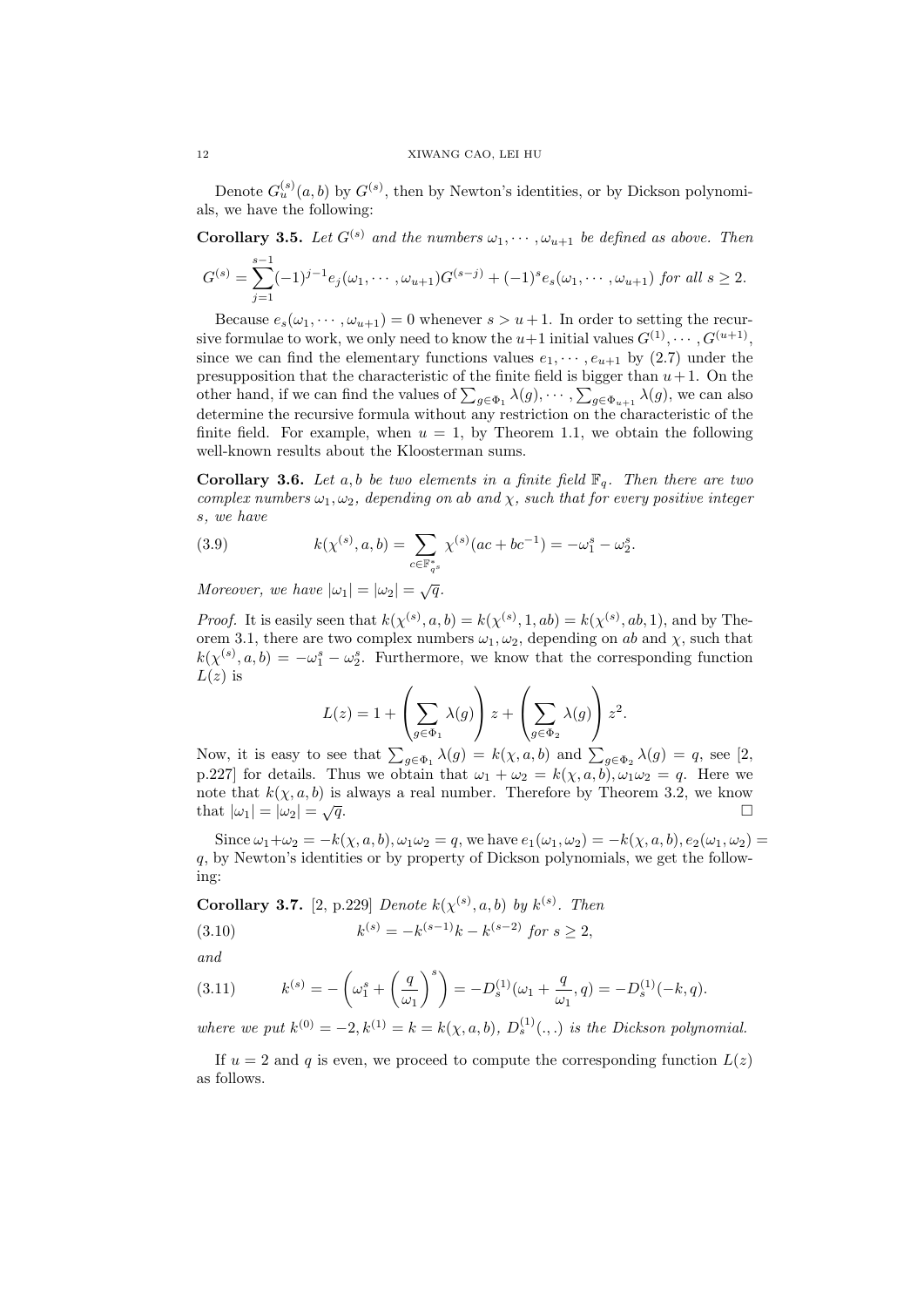Obviously, if  $ab \neq 0$ , then

$$
\sum_{g \in \Phi_1} \lambda(g) = \sum_{g = x - c, c \neq 0} \lambda(g) = \sum_{c \neq 0} \chi(ac^2 + bc^{-1}) = G_2(a, b).
$$

Moreover,

$$
\sum_{g \in \Phi_2} \lambda(g) = \sum_{c_1 \in \mathbb{F}_q, c_2 \in \mathbb{F}_q^*} \chi(a(\alpha_1^2 + \alpha_2^2) + bc_1 c_2^{-1})
$$
  
\n
$$
= \sum_{c_1 \in \mathbb{F}_q, c_2 \in \mathbb{F}_q^*} \chi(a(\alpha_1 + \alpha_2)^2 + bc_1 c_2^{-1})
$$
  
\n
$$
= \sum_{c_1 \in \mathbb{F}_q, c_2 \in \mathbb{F}_q^*} \chi(ac_1^2 + bc_1 c_2^{-1}),
$$

where  $\alpha_1, \alpha_2$  are the roots of  $x^2 - c_1x + c_2 = 0$  in an extension of the finite field  $\mathbb{F}_q$ . Thus

$$
\sum_{g \in \Phi_2} \lambda(g) = q + \sum_{c_1 \in \mathbb{F}_q^*} \chi(ac_1^2) \sum_{c_2 \in \mathbb{F}_q^*} \chi(bc_1c_2^{-1}) = q + 1.
$$

Furthermore,

$$
\sum_{g \in \Phi_3} \lambda(g) = \sum_{g(x) = x^3 - c_1 x^2 + c_2 x - c_3, c_3 \neq 0} \lambda(g)
$$
\n
$$
= \sum_{c_1, c_2 \in \mathbb{F}_q} \sum_{c_3 \in \mathbb{F}_q^*} \chi(a(\alpha_1^3 + \alpha_2^3 + \alpha_3^3) + bc_2 c_3^{-1})
$$
\n
$$
= \sum_{c_1, c_2 \in \mathbb{F}_q} \sum_{c_3 \in \mathbb{F}_q^*} \chi(a(c_1^3 - c_1 c_2 + c_3) + bc_2 c_3^{-1})
$$
\n
$$
= \sum_{c_1 \in \mathbb{F}_q, c_3 \in \mathbb{F}_q^*} \chi(a(c_1^3 + c_3) \sum_{c_2 \in \mathbb{F}_q} \chi(c_2(bc_3^{-1} - ac_1))
$$
\n
$$
= q \sum_{c_1, c_3 \in \mathbb{F}_q^*, bc_3^{-1} = ac_1} \chi(ac_1^3 + c_3)
$$
\n
$$
= qG_3(a, a^{-1}b).
$$

Thus, we have

$$
L(z) = 1 + G_2(a, b)z + (q+1)z^2 + qG_3(a, a^{-1}b)z^3.
$$

By Corollary 3.5, we have the following:

**Proposition 3.8.** *Let q be a power of* 2,  $\mathbb{F}_q$  *be a finite field. For any integer s, define*

$$
G^{(s)}(a,b) = \sum_{c \in \mathbb{F}_{q^s}^*} \chi^{(s)}(ac^2 + bc^{-1}).
$$

*Then,*

*(1) for every elements*  $a, b \in \mathbb{F}_q^*$ *, we have* 

 $G^{(s)}(a,b) = -G_2(a,b)G^{(s-1)}(a,b) - (q+1)G^{(s-2)} - qG_3(a,a^{-1}b)G^{(s-3)}$  for all  $s > 3$ , *where*  $G_u(a, b)$  *is defined by (3.1).*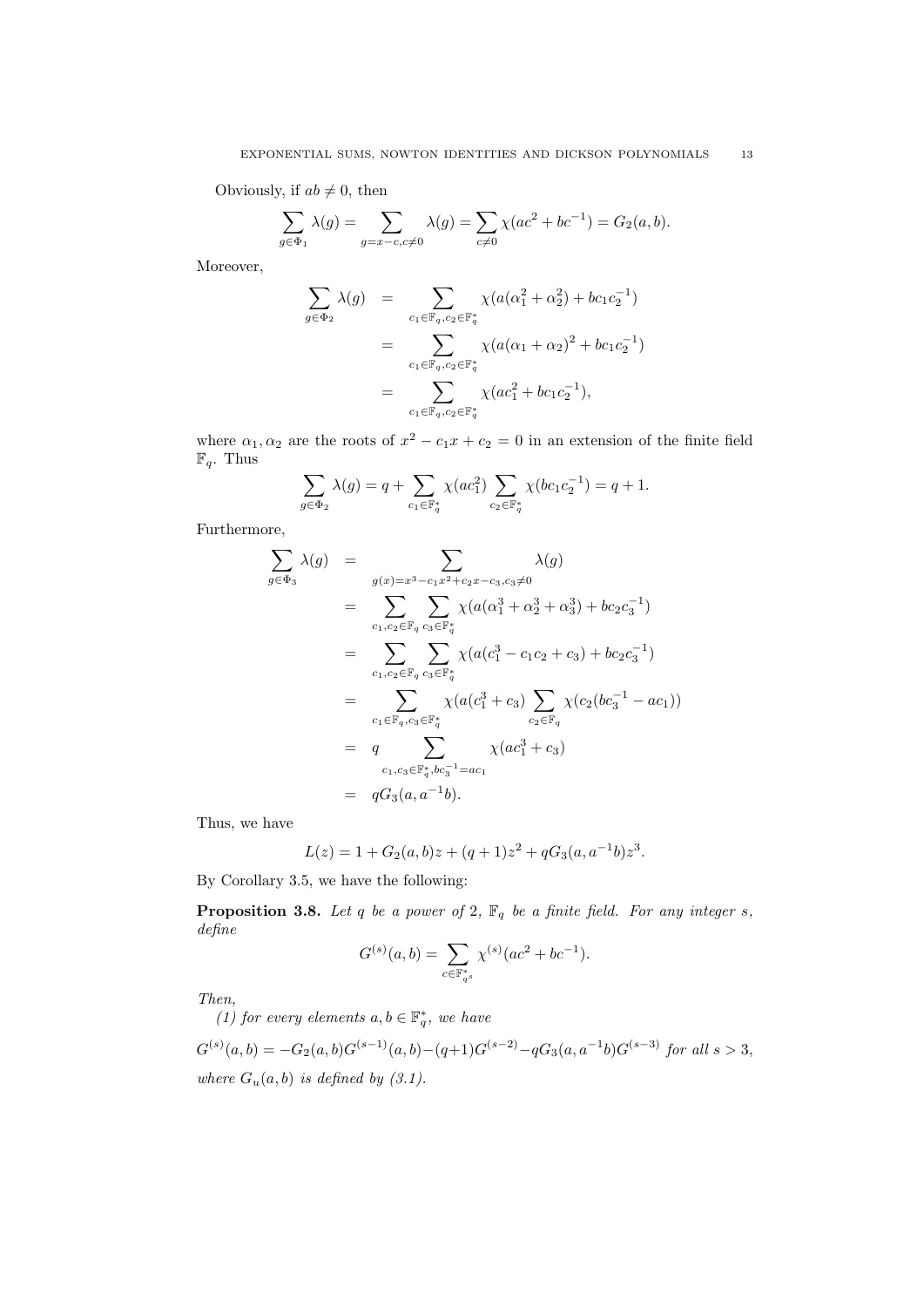(2) If  $1 + G_2(a, b)z + (q + 1)z^2 + qG_3(a, a^{-1}b)z^3 = (1 - \omega_1 z)(1 - \omega_2 z)(1 - \omega_3 z),$ *then for every positive integer s,*

$$
G^{(s)}(a,b) = -\omega_1^s - \omega_2^s - \omega_3^s.
$$

In the case of  $u = 2$  and  $q$  is odd, the situation is slightly different, we should distinguish the cases of  $char(\mathbb{F}_q) = 3$  and  $char(\mathbb{F}_q) > 3$ . In these two cases, we have

$$
\sum_{g \in \Phi_1} \lambda(g) = \sum_{g = x - c, c \neq 0} \lambda(g) = \sum_{c \neq 0} \chi(ac^2 + bc^{-1}) = G_2(a, b),
$$

and

$$
\sum_{g \in \Phi_2} \lambda(g) = \sum_{\substack{c_1, c_2 \in \mathbb{F}_q, c_2 \neq 0}} \chi(a(\alpha_1^2 + \alpha_2^2) + bc_1 c_2^{-1})
$$

$$
= \sum_{c_2 \neq 0} \chi(-2ac_2) \sum_{c_1 \in \mathbb{F}_q} \chi(ac_1^2 + bc_1 c_2^{-1}).
$$

Since  $ac_1^2 + bc_1c_2^{-1}$  is a quadratic function in  $c_1$ , the inner sum is

$$
\sum_{c_1 \in \mathbb{F}_q} \chi(ac_1^2 + bc_1c_2^{-1}) = \chi(-4^{-1}b^2c_2^{-2}a^{-1})\eta(a)g(\eta, \chi),
$$

where  $\eta$  is the quadratic charter, and  $g(\eta, \chi)$  is the Gaussian sum of the quadratic character  $\eta$  and the additive character  $\chi$ . This Gaussian sum has been determined explicitly, see [2, Theorem 5.12, Theorem 5.15] for instance. Hence we have

$$
\sum_{g \in \Phi_2} \lambda(g) = \eta(a)g(\eta, \chi) \sum_{c_2 \neq 0} \chi(-2ac_2)\chi(-4^{-1}b^2c_2^{-2}a^{-1})
$$
  
= 
$$
\eta(a)g(\eta, \chi) \sum_{c_2 \neq 0} \chi(-4^{-1}a^{-1}b^2c_2^2 - 2ac_2^{-1})
$$
  
= 
$$
\eta(a)g(\eta, \chi)G_2(-\frac{b^2}{4a}, -2a).
$$

If  $char(\mathbb{F}_q) = 3$ , then

$$
\sum_{g \in \Phi_3} \lambda(g) = \sum_{c_1, c_2, c_3 \in \mathbb{F}_q, c_3 \neq 0} \chi(a(\alpha_1^3 + \alpha_2^3 + \alpha_3^3) + bc_2 c_3^{-1})
$$

$$
= \sum_{c_1, c_2, c_3 \in \mathbb{F}_q, c_3 \neq 0} \chi(ac_1^3 + bc_2 c_3^{-1}) = 0.
$$

If  $char(\mathbb{F}_q) > 3$ , then

$$
\sum_{g \in \Phi_3} \lambda(g) = \sum_{c_1, c_2, c_3 \in \mathbb{F}_q, c_3 \neq 0} \chi(a(\alpha_1^3 + \alpha_2^3 + \alpha_3^3) + bc_2 c_3^{-1})
$$
\n
$$
= \sum_{c_1, c_2, c_3 \in \mathbb{F}_q, c_3 \neq 0} \chi(a(c_1^3 - 3c_1 c_2 + 3c_3) + bc_2 c_3^{-1})
$$
\n
$$
= \sum_{c_1, c_3 \in \mathbb{F}_q, c_3 \neq 0} \chi(ac_1^3 + 3c_3) \sum_{c_2 \in \mathbb{F}_q} \chi((bc_3^{-1} - 3ac_1)c_2)
$$
\n
$$
= q \sum_{c_1 \in \mathbb{F}_q^*} (ac_1^3 + a^{-1}bc_1^{-1})
$$
\n
$$
= qG_3(a, a^{-1}b).
$$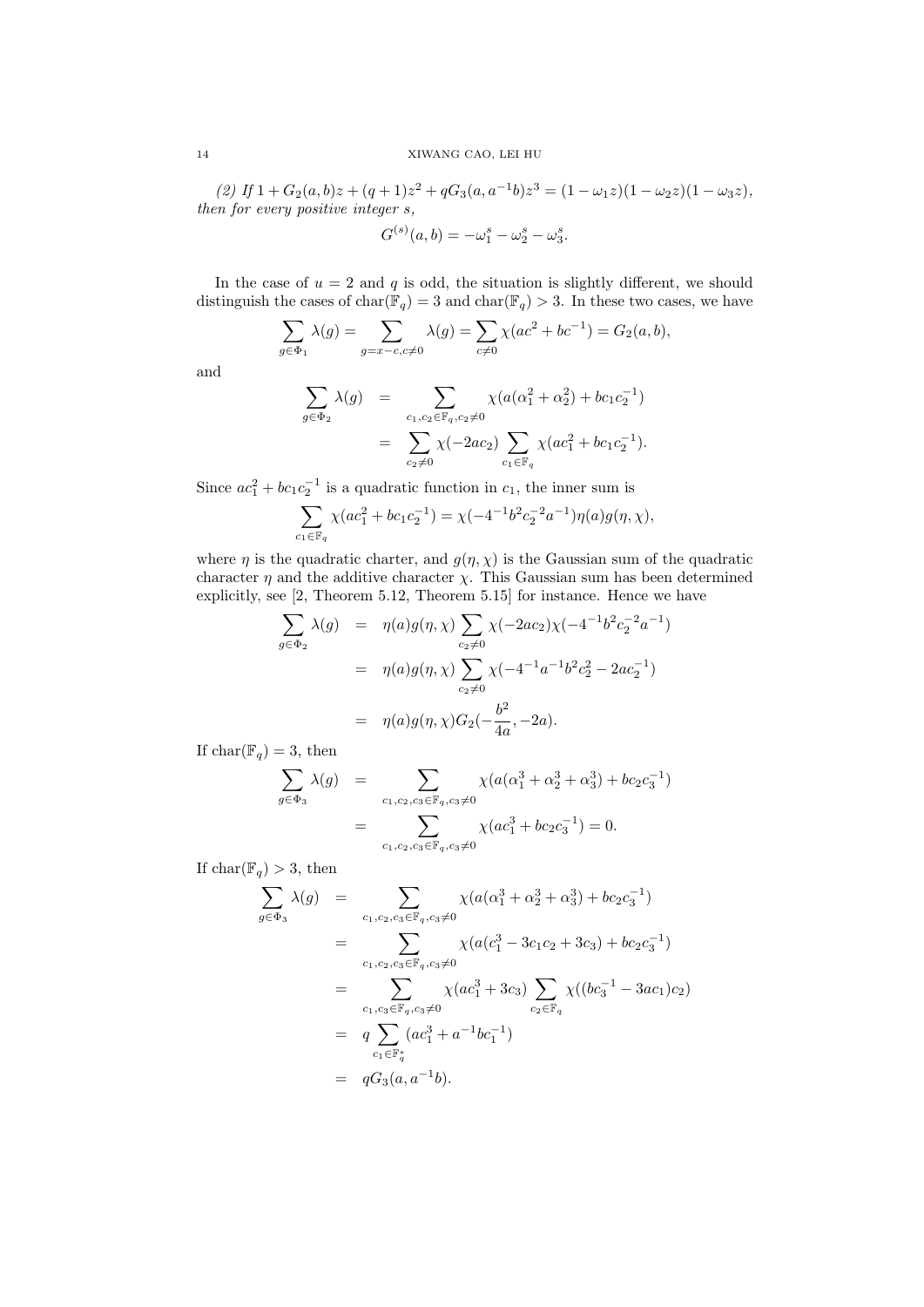Therefore, we obtain the following two results.

**Proposition 3.9.** *Let q be a power of* 3*. For any integer, define*

$$
G^{(s)}(a,b) = \sum_{c \in \mathbb{F}_{q^s}^*} \chi(ac^2 + bc^{-1}).
$$

*Then,*

*(1) for every elements*  $a, b \in \mathbb{F}_q^*$ *, we have* 

$$
G^{(s)}(a,b) = -G_2(a,b)G^{(s-1)}(a,b) - \eta(a)g(\eta,\chi)G_2(-\frac{b^2}{4a},-2a)G^{(s-2)}(a,b)
$$

*for all*  $s > 2$ *, where*  $G_u(a, b)$  *is defined by (3.1).* 

*(2)* If 1 + *G*<sub>2</sub>(*a, b*)*z* + *η*(*a*)*g*(*η, χ*)*G*<sub>2</sub>( $-\frac{b^2}{4a}$  $\frac{b^2}{4a}$ ,  $-2a)z^2 = (1 - \omega_1 z)(1 - \omega_2 z)$ , then for *every positive integer s,*

$$
G^{(s)}(a,b) = -\omega_1^s - \omega_2^s = -D_s^{(1)} \left( -G_2(a,b), \eta(a)g(\eta, \chi)G_2(-\frac{b^2}{4a}, -2a) \right).
$$

**Proposition 3.10.** Let  $\mathbb{F}_q$  be a finite field with  $char(\mathbb{F}_q) > 3$ . For any integer, *define*

$$
G^{(s)}(a,b) = \sum_{c \in \mathbb{F}_{q^s}^*} \chi^{(s)}(ac^2 + bc^{-1}).
$$

*Then,*

*(1) for every elements*  $a, b \in \mathbb{F}_q^*$ , we have

$$
G^{(s)}(a,b) = -G_2(a,b)G^{(s-1)}(a,b) - \eta(a)g(\eta,\chi)G_2(-\frac{b^2}{4a},-2a)G^{(s-2)}(a,b) -qG_3(a,a^{-1}b)G^{(s-3)}(a,b)
$$

*for all s >* 3*.*

*(2)* If 1 + *G*<sub>2</sub>(*a*, *b*)*z* + *η*(*a*)*g*(*η*, *χ*)*G*<sub>2</sub>(− $\frac{b^2}{4a}$  $\frac{b^2}{4a}$ ,  $-2a)z^2 + qG_3(a, a^{-1}b)z^3 = (1 - \omega_1 z)(1 - \omega_2 z)$  $\omega_2 z$ )(1 −  $\omega_3 z$ )*, then for every positive integer s,* 

$$
G^{(s)}(a,b) = -\omega_1^s - \omega_2^s - \omega_3^s.
$$

*Where*  $G_u(a, b)$  *is defined by (3.1).* 

## 4. Sequences constructed from the exponential sums

In this section, we restrict the characteristic of the finite field being 2, and we denote  $G_u(a, 1)$  simply by  $G_u(a)$ . For every element  $a \in \mathbb{F}_q^*$ , we define a sequence  $\mathcal{G}_a$  by

$$
\mathcal{G}_a = (G_u(ax))_{x \in \mathbb{F}_q^*},
$$

The correlation of two such sequences is defined as

(4.1) 
$$
\mathcal{C}_{a,b} = C_{\mathcal{G}_a,\mathcal{G}_b} = \sum_{x \in \mathbb{F}_q^*} G_u(ax) G_u(bx).
$$

The autocorrelation of a sequence  $\mathcal{G}_a$  is defined as

(4.2) 
$$
\mathcal{A}_{\mathcal{G}_a}(h) = \sum_{x \in \mathbb{F}_q^*} G_u(ax) G_u(ahx), h \in \mathbb{F}_q^*.
$$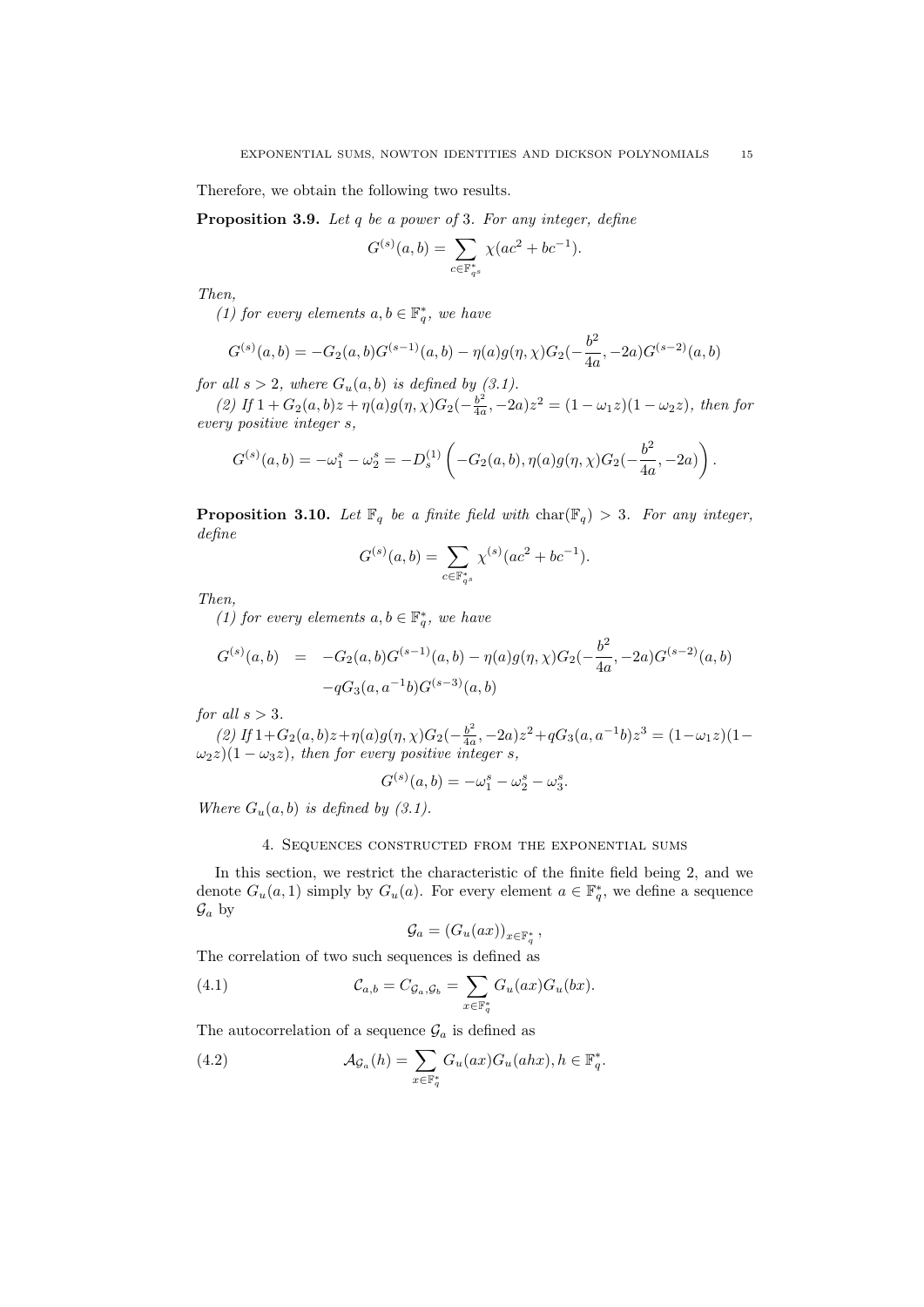About the distribution of values of the autocorrelation of the sequence  $\mathcal{G}_a$ , we have the following:

**Proposition 4.1.** For every  $a \in \mathbb{F}_q^*$  and a positive integer *u* coprime with  $(q-1)$ *, we have*

$$
\mathcal{A}_{\mathcal{G}_a}(h) = \begin{cases} -q-1, & \text{if } h \neq 1 \\ q^2 - q - 1, & \text{if } h = 1. \end{cases}
$$

Therefore,  $\mathcal{G}_a$  is a two-valued correlation sequence which has some applications in communications, for example, Code Division Multiple Access (CDMA) systems, etc.

*Proof.* Direct evaluation shows that

$$
A_{\mathcal{G}_a}(h) = \sum_{x \in \mathbb{F}_q^*} G_u(ax) G_u(ahx)
$$
  
\n
$$
= \sum_{x \in \mathbb{F}_q^*} \sum_{c \in \mathbb{F}_q^*} \chi(axc^u + c^{-1}) \sum_{d \in \mathbb{F}_q^*} \chi(ahxd^u + d^{-1})
$$
  
\n
$$
= \sum_{c,d \in \mathbb{F}_q^*} \chi(c^{-1} + d^{-1}) \sum_{x \in \mathbb{F}_q^*} \chi(ax(c^u + hd^u))
$$
  
\n
$$
= \sum_{c,d \in \mathbb{F}_q^*} \chi(c^{-1} + d^{-1}) \left( \sum_{x \in \mathbb{F}_q} \chi(ax(c^u + hd^u)) - 1 \right)
$$
  
\n
$$
= q \sum_{d \in \mathbb{F}_q^*} \chi((h^{-u'} + 1)d^{-1}) - \sum_{c,d \in \mathbb{F}_q^*} \chi(c^{-1} + d^{-1}) \quad (uu' \equiv 1 \mod q - 1)
$$
  
\n
$$
= \begin{cases} -q - 1, & \text{if } h \neq 1 \\ q^2 - q - 1, & \text{if } h = 1, \end{cases}
$$

which is the desired result.  $\hfill \square$ 

Hence we obtain the following corollary:

**Corollary 4.2.** For every pair of  $(a, b) \in (\mathbb{F}_q^*)^2$ , and a positive integer *u* coprime *with* (*q −* 1)*, we have*

(4.3) 
$$
\sum_{x \in \mathbb{F}_q^*} G_u(ax)G_u(bx) = \begin{cases} q^2 - q - 1, & \text{if } a = b \\ -q - 1, & \text{otherwise.} \end{cases}
$$

We also have the following proposition.

**Proposition 4.3.** For every  $a, b, c \in \mathbb{F}_q^*$ , and a positive integer *u* coprime with (*q −* 1)*, we have*

(4.4) 
$$
\sum_{x \in \mathbb{F}_q^*} G_u(ax)G_u(b(c-x)) = qG_u(c(a^{u'} + b^{u'})^u) + G_u(bc),
$$

*where*  $G_u(a) = G_u(a, 1)$  *is defined by* (3.1) and  $uu' \equiv 1 \text{ mod } q - 1$ *.*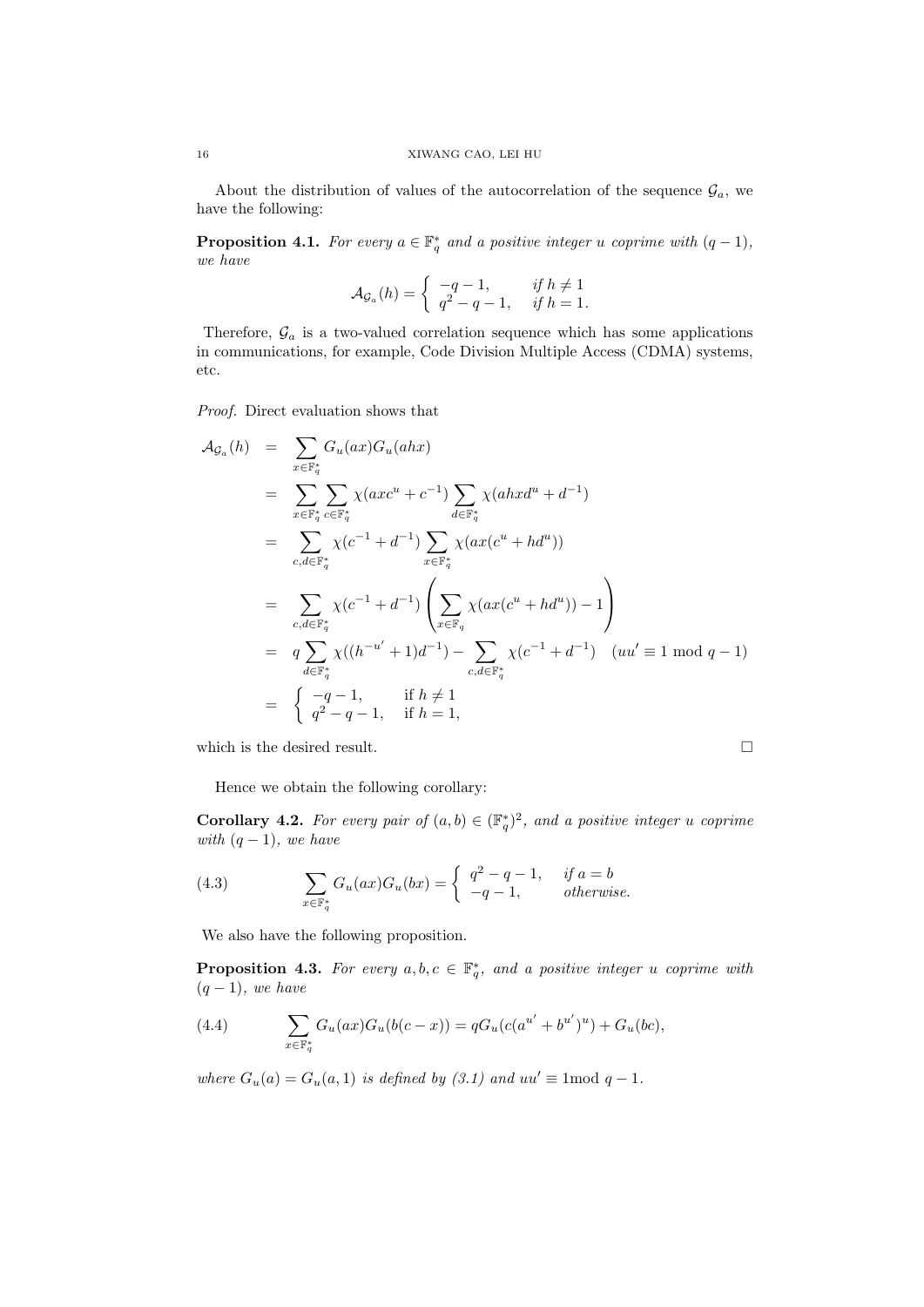*Proof.* By definition, we have

$$
\sum_{x \in \mathbb{F}_q^*} G_u(ax) G_u(b(c - x)) = \sum_{x \in \mathbb{F}_q^*} \sum_{y, z \in \mathbb{F}_q^*} \chi (axy^u + y^{-1} + b(c - x)z^u + z^{-1})
$$
\n
$$
= \sum_{y, z \in \mathbb{F}_q^*} \chi (y^{-1} + z^{-1} + bcz^u) \left( \sum_{x \in \mathbb{F}_q} \chi (x(ay^u - bz^u)) - 1 \right)
$$
\n
$$
= q \sum_{z \in \mathbb{F}_q^*} \chi \left( bcz^u + (a^{u'}b^{-u'} + 1)z^{-1} \right) - \sum_{z \in \mathbb{F}_q^*} \chi (bcz^u + z^{-1}) \sum_{y \in \mathbb{F}_q^*} \chi (y^{-1})
$$
\n
$$
= qG_u(c(a^{u'} + b^{u'})^u) + G_u(bc).
$$
\nThis completes the proof.

Concluding remarks

Firstly, for the exponential sum

$$
G_u(a, b) = \sum_{c \in \mathbb{F}_q^*} \chi(ac^u + bc^{-1}),
$$

it is easily seen that

$$
G_u(a,b) = \sum_{c \in \mathbb{F}_q^*} \chi(ac^{q-1-u} + bc).
$$

However, in the extension field of  $\mathbb{F}_q$ , we should have

$$
\sum_{c\in \mathbb F_{q^s}^*} \chi(ac^{q-1-u}+bc)\neq \sum_{c\in \mathbb F_{q^s}^*} \chi(ac^u+bc^{-1}).
$$

Thus, by Theorem 1.1, one can only obtain that there are *q−*2*−u* complex numbers *ω*1*, · · · , ω<sup>q</sup>−*2*−<sup>u</sup>* such that *|ω<sup>j</sup> |* = *<sup>√</sup>q, j* = 1*, · · · , q <sup>−</sup>* <sup>2</sup> *<sup>−</sup> <sup>u</sup>*, and

$$
\sum_{c \in \mathbb{F}_{q^s}} \chi^{(s)}(ac^{q-1-u} + bc) = -\omega_1^s - \dots - \omega_{q-2-u}^s
$$

for all  $s = 1, 2, \cdots$ . This is obviously different with Theorem 3.1. In other words, Theorem 3.1 is not covered by Theorem 1.1.

There is a question still open now:

**Open Question**: Does each of those complex numbers in Theorem 3.1 has magnitude  $\sqrt{q}$ ?

About this question, we tend to have a positive answer.

Secondly, after we finished this paper, we found that one can generalize Theorem 3.1 to a more generic case as follows:

**Theorem 4.4.** *Let*  $\mathbb{F}_q$  *be a finite field and*  $f(x), g(x) \in \mathbb{F}_q[x]$  *be polynomials with degree*  $m \geq 1$  *and*  $n \geq 1$ *, respectively. Let s be any positive integer, and*  $\chi^{(s)}$  *be the lifting of the additive character*  $\chi$  *of*  $\mathbb{F}_q$ *. Define* 

$$
G^{(s)}(f,g) = \sum_{c \in \mathbb{F}_{q^s}} \chi^{(s)}(f(c) + g(c^{-1})).
$$

*Suppose that either*  $gcd(m, q) = 1$  *or*  $gcd(n, q) = 1$ *. Then there exist complex numbers*  $\omega_1, \omega_2, \cdots, \omega_{m+n}$ *, only depending on*  $f, g$  *and*  $\chi$ *, such that for any positive integer s we have*

$$
G^{(s)}(f,g) = -\omega_1^s - \omega_2^s - \cdots - \omega_{m+n}^s.
$$